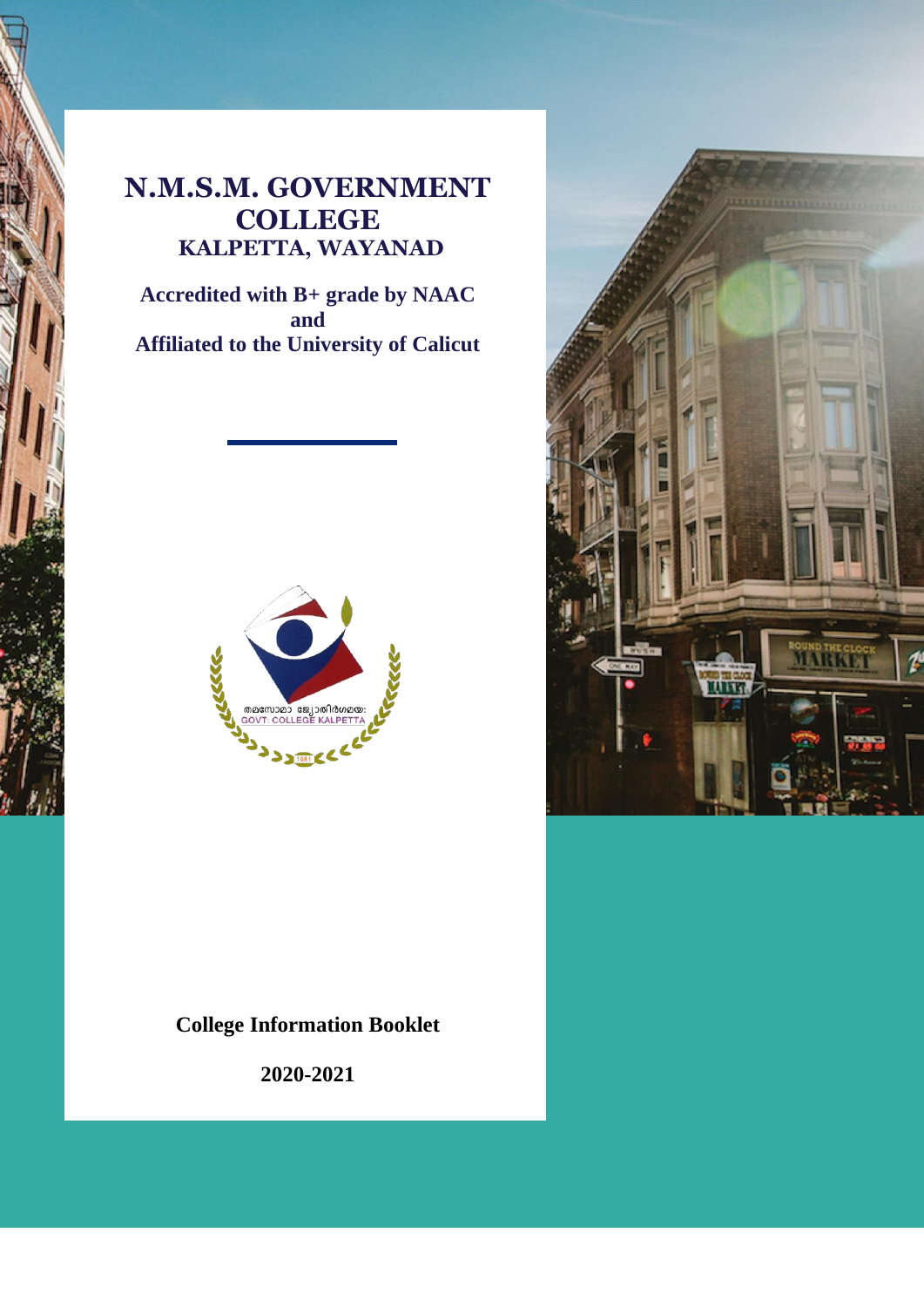# **Neelikandy Moideen Sahib Memorial**

# **Government College**

**Puzhamudi P.O., Kalpetta**

**Wayanad District- 673 122**



# **College Information Booklet**

# **2020-2021**

**Website: www.nmsmcollege.ac.in E Mail: nmsmgck@gmail.com Phone: 04936- 204569**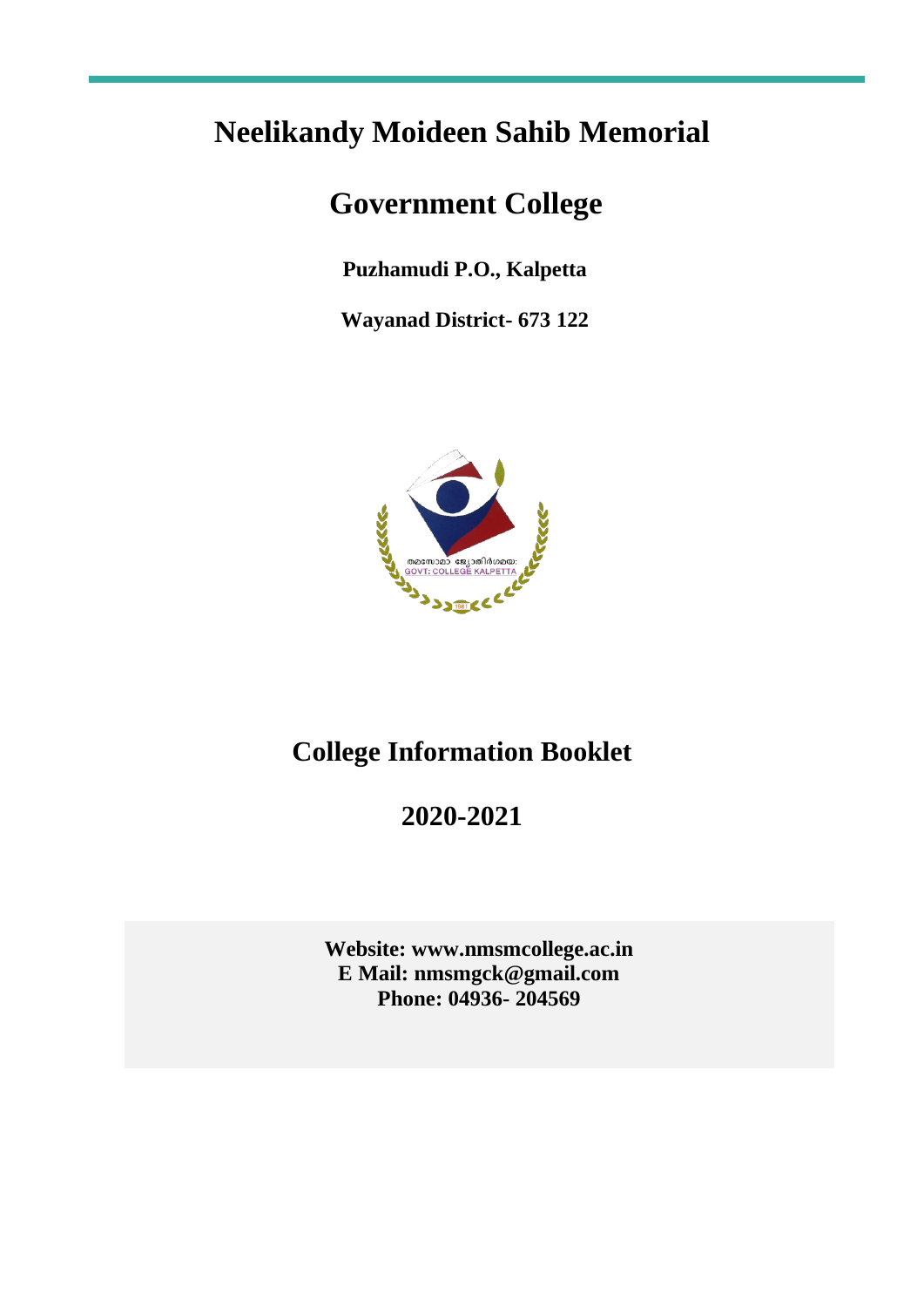# **THE PLEDGE**

India is my country. All Indians are my brothers and sisters. I love my country and I am proud of its rich and varied heritage. I shall always strive to be worthy of it. I shall give my parents, teachers and all elders respect and treat everyone with courtesy. To my country and my people, I pledge my devotion. In their well being and prosperity alone, lies my happiness.

# **NATIONAL ANTHEM**

Jana-Gana-Mana-Adhinayaka, Jaya He Bharata-Bhagya-Vidhata Punjab-Sindhu-Gujarata-Maratha Dravida-Utkala-Banga Vindhya-Himachala-Yamuna-Ganga Uchchhala-Jaladhi Taranga Tava Subha Name Jage Tava Subha Ashisa Mage

Gahe Tava Jaya Gatha.

Jana-Gana-Mangala Dayaka, Jaya He

Bharata-Bhagya-Vidhata,

Jaya He, Jaya He, Jaya He,

Jaya Jaya Jaya, Jaya He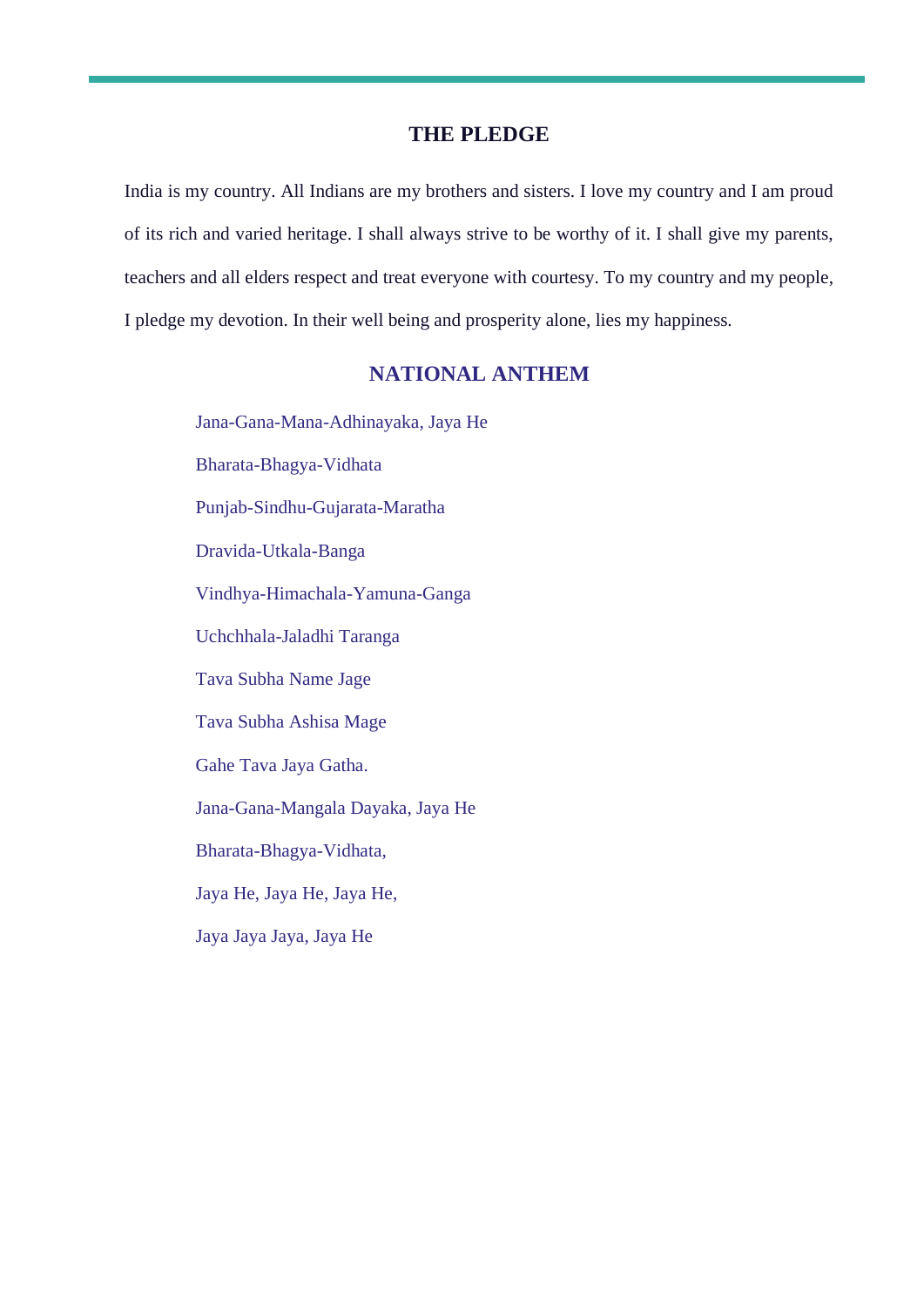# **CONTENTS**

- 1. Vision and Mission
- 2. Brief History of the College
- 3. Succession List of Principals
- 4. Members of the Teaching Staff
- 5. Members of the Non Teaching Staff
- 6. Programmes Offered
- 7. Facilities
- 8. Clubs, Committees and Forums
- 9. Office Bearers 2020-21
- 10. Endowments & Scholarships
- 11. Rules & Regulations
- 12. Anti Ragging Rules
- 13. Important Phone Numbers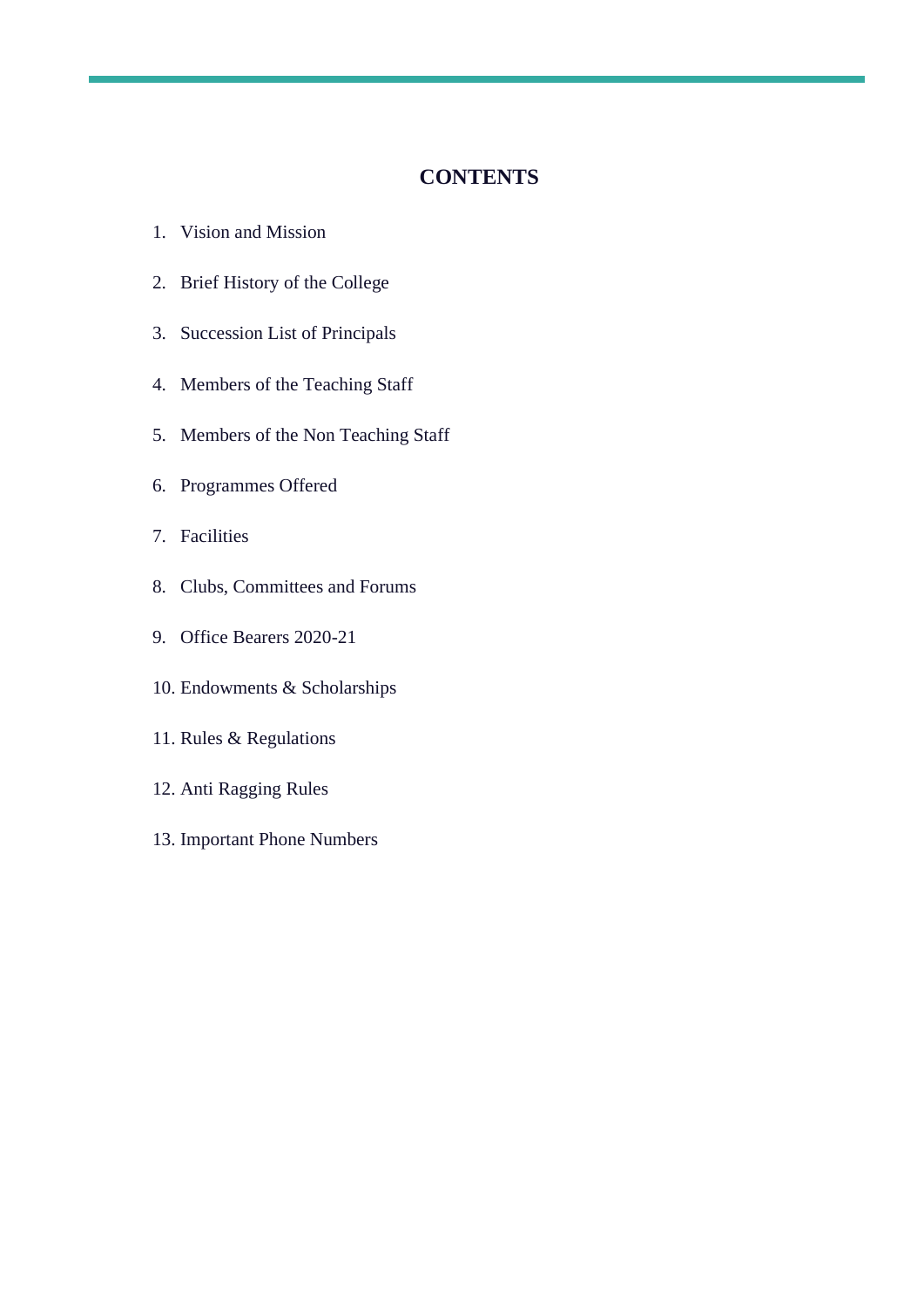## **NMSM GOVT. COLLEGE, KALPETTA**

#### **A BRIEF HISTORY**

Crowning a hillock in majestic splendour and set against a lush verdant backdrop, NMSM Government College is the pride of Kalpetta. N.M.S.M Govt. College, Kalpetta, was started in October 1981 in Jinachandra Memorial Auditorium, Kalpetta. In the year 1983, the College moved to its permanent campus enclosed by a green and cool landscape at Vellaramkunnu 4 Kilometers from Kalpetta through Mysore-Calicut Highway (NH 766). The entire landscape spanning around 25 acres has been donated by late Sri. Neelikandy Moideen Sahib to the college sponsoring committee. The college has been named after him as Neelikandy Moideen Sahib Memorial Govt. College. The institute was upgraded in 1989 to the status of a degree college with the commencement of B.A in History. Subsequently, B.Com (1990), M.Com (1993), B.A Development Economics and B.A Mass Communication (1999), BSc. Computer Science (2012) were introduced. The College has ventured further into the field of postgraduate studies by offering M.A in Economics, and Journalism and Mass Communication (2016). In 2016, the college has been re-accredited with B+ by National Assessment and Accreditation Council (NAAC). N.M.S.M Govt. College is approved by the UGC for assistance under 2(f) and 12(b) of UGC Act 1956. The college celebrated its silver jubilee in 2007.

At present, there are 41 faculty members in the college who work in unison for overall academic and co-curricular achievements of the student community. More than 75 percent of the students belong to socially and economically weaker sections of the society. About 70 percent of the student population are girls. The College is committed to serving the economically and socially marginalized sections of the society and provides university education in a calm atmosphere, especially for students who belong to Wayanad and its nearby districts. In keeping with its mission, the College promotes inclusive practices in the implementation of its academic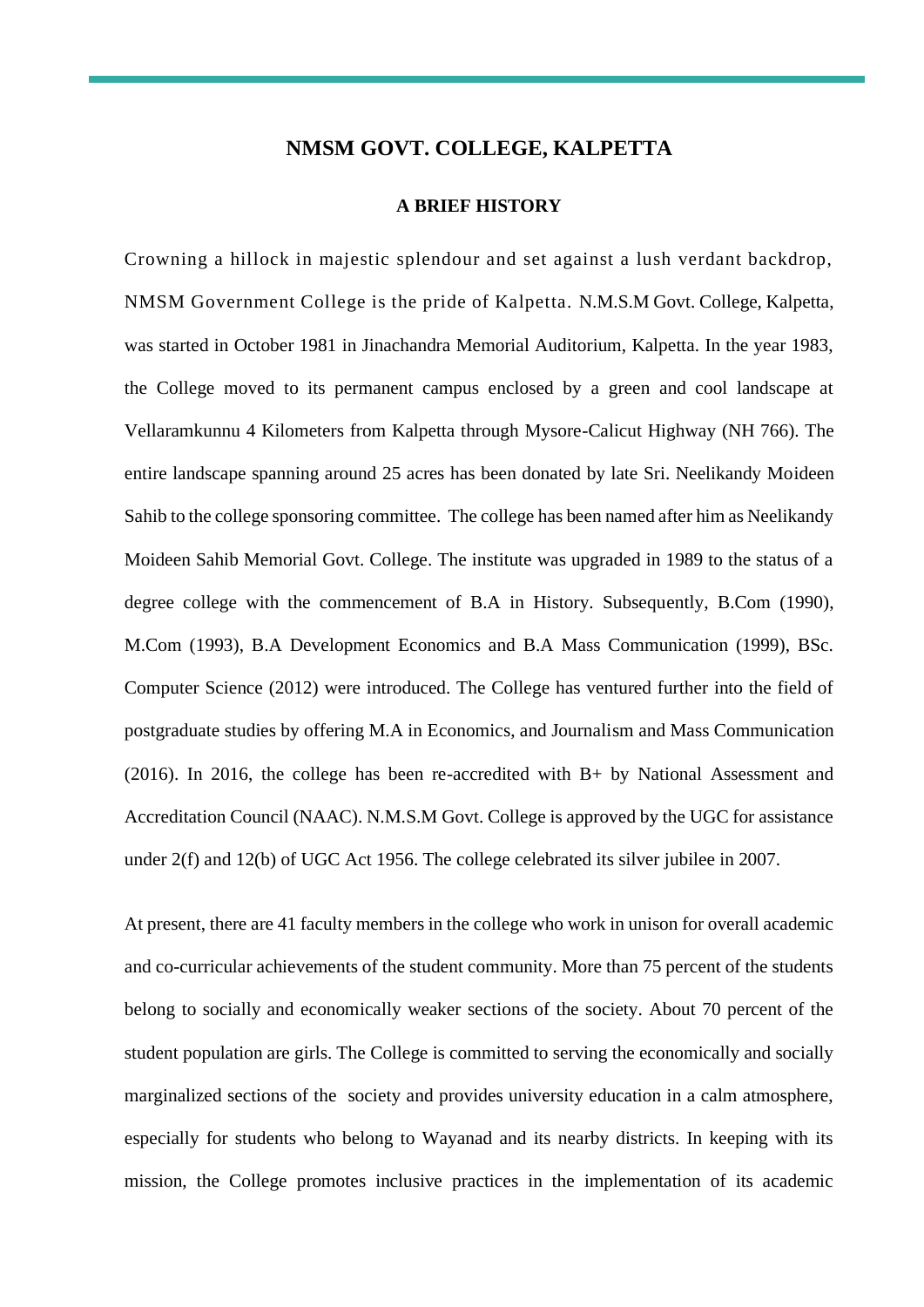programs, taking into account learning differences and special needs of students. The College has a general library, digital lab, computer lab and departmental labs. Students are also provided with numerous facilities like hostels, auditorium, EDUSAT, digital theatre, language lab and gymnasium. There are two N.S.S units and one N.C.C unit functioning in this College.

#### **VISION**

#### "KINDLING THE MINDS"

The College strives to shape the student community, which is the cream of the society, into better citizens, and guides them to contribute constructively towards national priorities like creation of wealth and generation of employment. We have a vision that the students coming out of our campus should be spiritually enlightened, psychologically sound and practically efficient. We should get our country, leaders who are intellectually competent, spiritually mature, morally upright, psychologically integrated, physically healthy and acceptable in the society, who will champion the cause of justice, truth and peace and who are open to further growth. We should aspire towards creating a just human society where humane person is respected, where our cultural heritage of Ahimsa, Religious Plurality and National Integration is upheld and where the poor and the marginalized are specifically taken care of.

## **MISSION**

- ➢ Imparting quality education through innovative techniques and practices to equip the socially and economically backward students to cope with the latest requirements.
- $\triangleright$  To provide basic facilities for them to familiarize with new arenas of knowledge and to engage more deeply in studies and researches.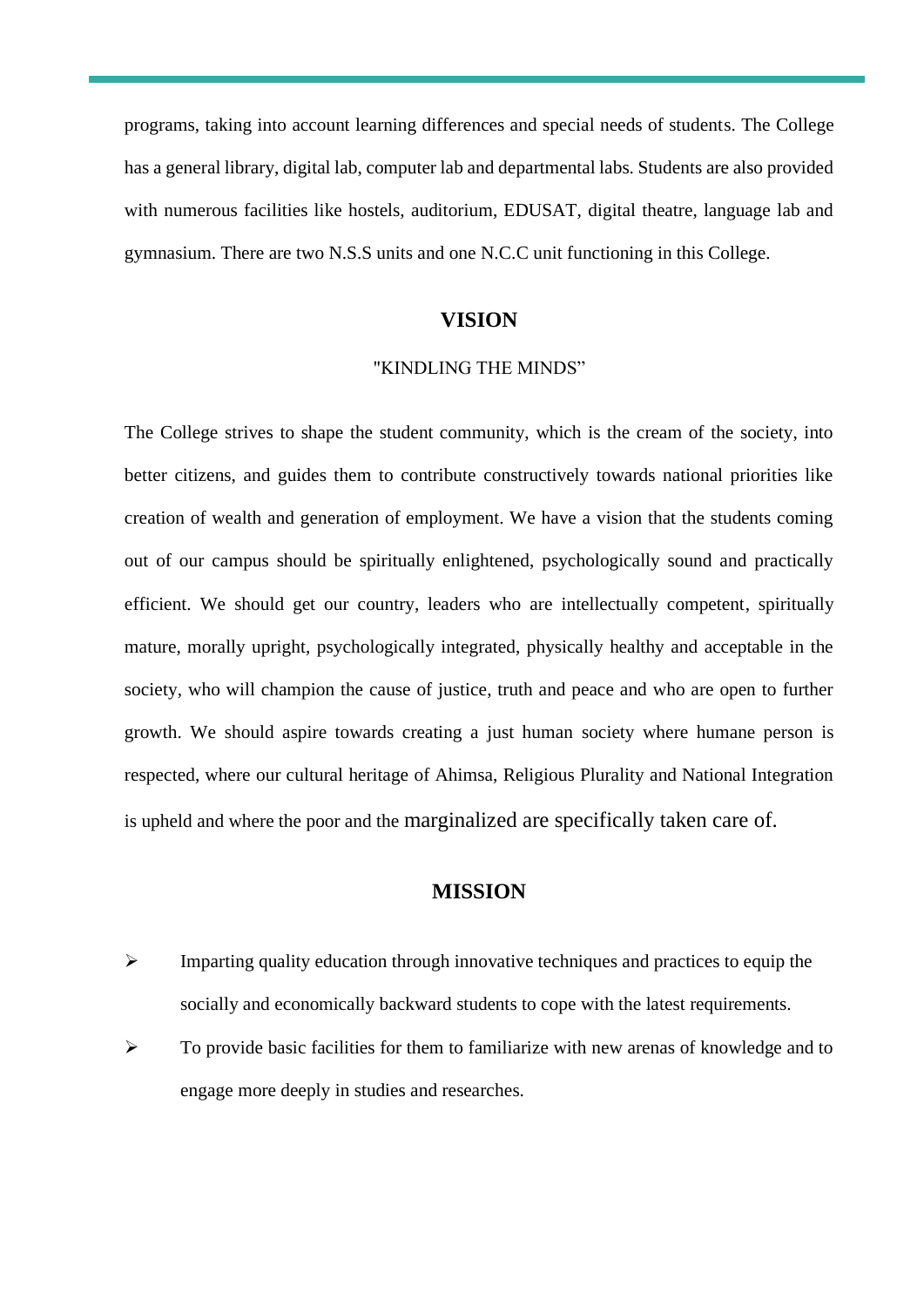- ➢ Ensuring the physical, mental and spiritual development of the students through curricular and co curricular activities and their contributions to the society and to the country at large.
- ➢ To mould intelligent, healthy and talented youth and dedicate them for the country.
- $\triangleright$  Realising the fact that kindling minds through education is the best way to uplift the rural and tribal youth, the college tries to give meaningful education to the students.

| 1. Mr. P.M. Ammu               | 14. Mr. K. Chandrasekharan Nair |
|--------------------------------|---------------------------------|
| 2. Mr. M.K. Muhammed           | 15. Dr. (Maj.) O. Venugopal     |
| 3. Mr. P. P. Sudhakaran        | 16. Mr. Joseph Chacko           |
| 4. Mr. K.K. Sreedharan         | 17. Dr. Madhusoodanan V.        |
| 5. Mr. M.V. George             | 18. Mrs. Rema P.                |
| 6. Mrs. L. Sushama Bai         | 19. Mr. Balan K.                |
| 7. Mr. V.K. Karunakaran        | 20. Dr. Shylaja T.G.            |
| 8. Mrs. P. Saraswathy Amma     | 21. Mr.Mahendran E.K.           |
| 9. Mr. K.M. Kunhikannan        | 22. Dr.Meera P.K.               |
| 10. Mr. C. Divakaran           | 23. Mrs. Tessiamma Thomas       |
| 11. Mrs. T. Rohini             | 24. Dr. Jose K.M.               |
| 12. Mr. P. Balakrishnan Nair   | 25. Dr. Anil. V                 |
| 13. Mr. P. Gopalakrishnan Nair |                                 |
|                                |                                 |

# **SUCCESSION LIST OF PRINCIPALS**

# **FACULTIES**

## PRINCIPAL

Mr. Shaji Thaddeus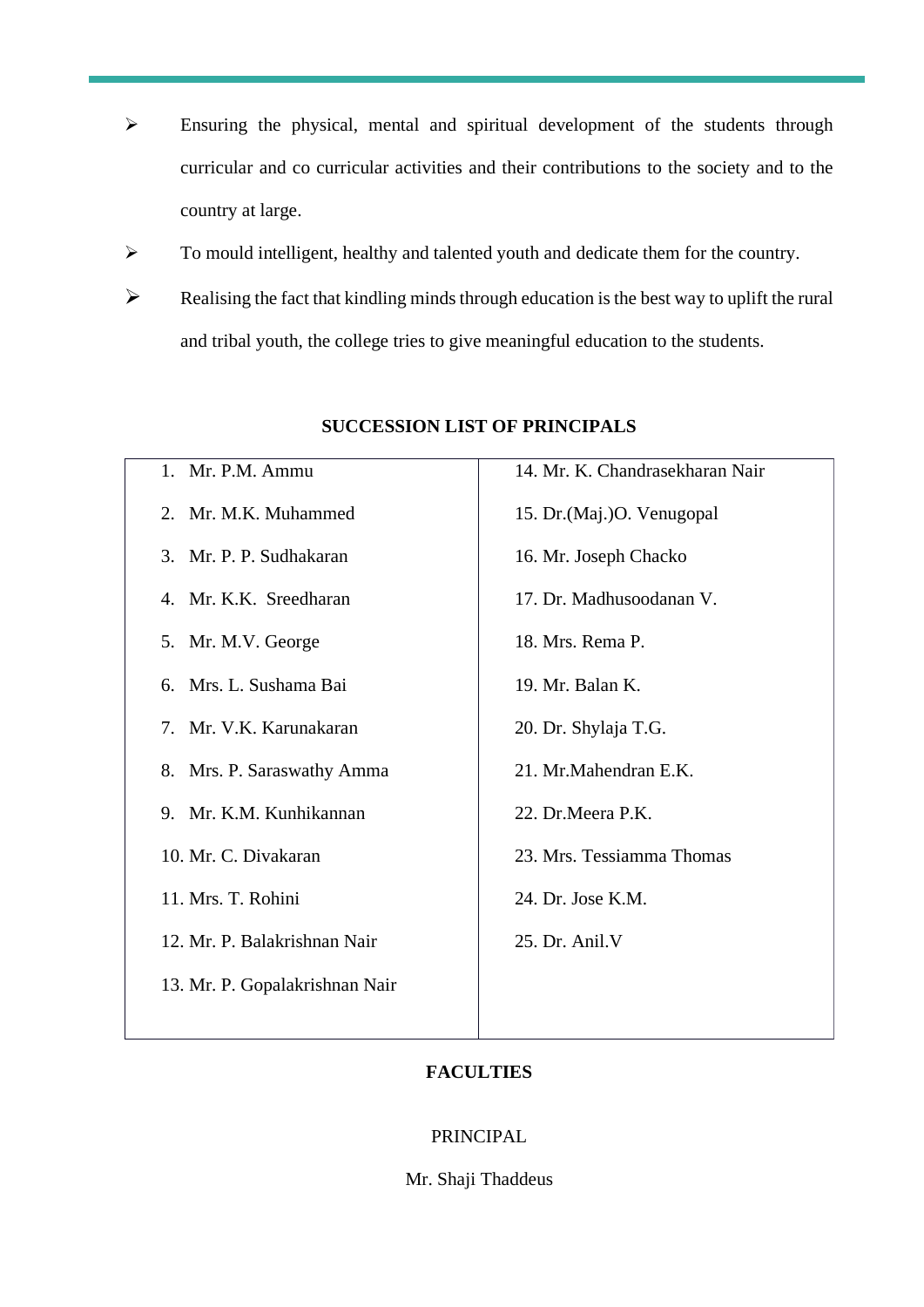# DEPARTMENT OF COMMERCE

| 1. Ms. Prasanna A.C.  | Asst. Prof. & Head |
|-----------------------|--------------------|
| 2. Mr. Shaji Thaddeus | Asst. Prof.        |
| 3. Remesh K.K.        | Asst. Prof.        |
| 4. Dr. Jini Kuriakose | Asst. Prof.        |
| 5. Ms. Nisha K.V.     | Asst. Prof         |
| 6. Mr. Arun K         | Asst. Prof.        |
| 7. Dr. Namitha C.     | Asst. Prof         |
| 8. Sobin Varghese     | Asst.Prof          |

DEPARTMENT OF COMPUTER SCIENCE

- 
- 2. Ms. Vineesha M.S. Asst. Prof.
- 3. Ms. Arifa P. Asst. Prof.

DEPARTMENT OF PHYSICS

1. Dr. Aysha Muhsina Asst. Prof.

DEPARTMENT OF MATHEMATICS

1.Ms. Bennet Stephen Asst.Prof.(on contract)

1. Mr. Baiju K.B. Asst. Prof. & Head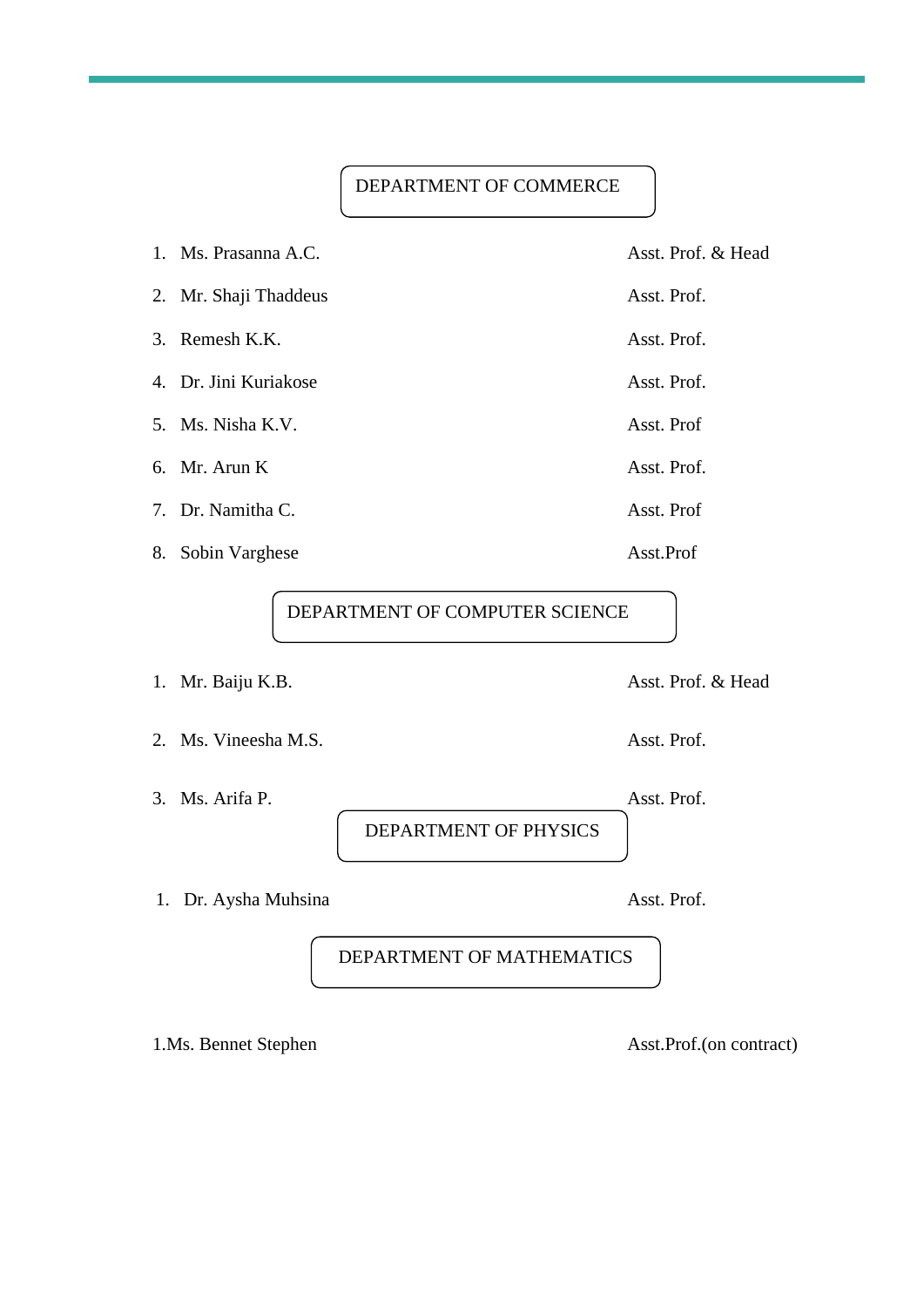# DEPARTMENT OF ECONOMICS

1. Dr. Rajimol M.S. Asst. Prof. & Head 2. Ms. Seenadevi Asst. Prof. 3. Mr. Biju Abraham Asst. Prof. 4. Ms. Nancy G. Asst. Prof.

5. Mr. Basheer K.K. Asst. Prof

DEPARTMENT OF HISTORY

1. Ms. Suja K.S. Asst. Prof. & Head

2. Ms. Bindu Mathew Asst. Prof.

3. Dr. Anoop Thankachan Asst. Prof.

# DEPARTMENT OF MASS COMMUNICATION & JOURNALISM

| 1. Mr. Varghese Antony | Asst. Prof. & Head |
|------------------------|--------------------|
| 2. Ms. Sheeja K.S.     | Asst.Prof.         |
| 3. Ms. Sikha S.        | Asst.Prof.         |
| 4. Ms. Sreekutty K.    | Asst.Prof.         |
| 5. Ms. Sajna M.K.      | Asst.Prof.         |
| 6. Mr. Aneesh M. Das`  | Asst.Prof.         |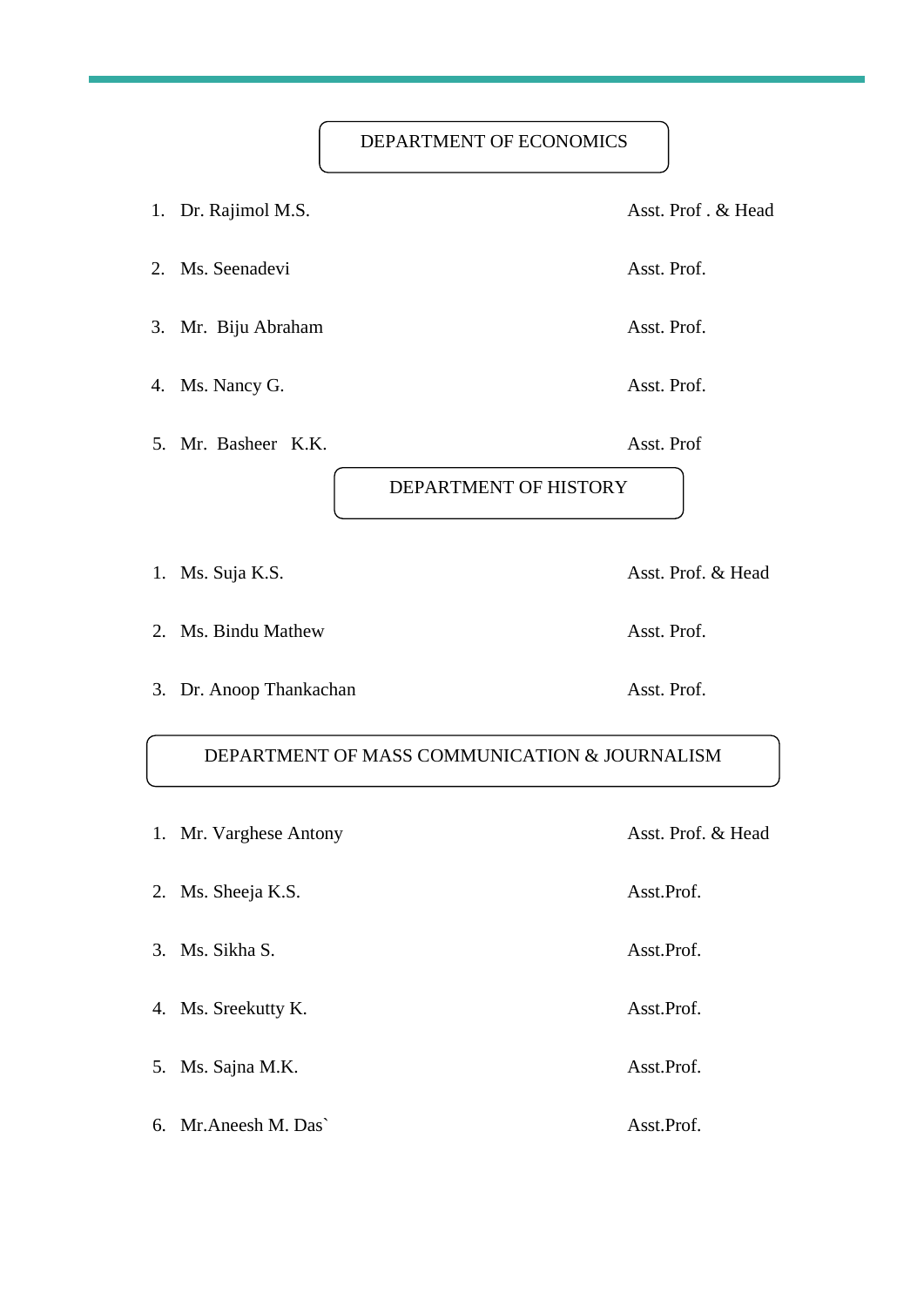DEPARTMENT OF ENGLISH

- 1. Ms. Salini P. Asst. Prof.
- 2. Ms. Akhila G.M. Asst. Prof.
- 3. Dr. Shibu B. Asst. Prof.
- 4. Ms. Abdul Kareem Aseena Asst. Prof.

DEPARTMENT OF MALAYALAM

- 1. Mr. Vinod Thomas Asst. Prof.
- 2. Ms. Vijayalakshmi K.S. Asst. Prof.

DEPARTMENT OF HINDI

1. Dr. Neeraja V.S. Asst. Prof.

DEPARTMENT OF ARABIC

Dr. Basheer Poolakkal Asst. Prof.

DEPARTMENT OF POLITICAL SCIENCE

1. Mr. Krishnan Moothimoola Asst.Prof.

DEPARTMENT OF PHYSICAL EDUCATION

1. Mr. Sudheesh V.S. Asst. Prof.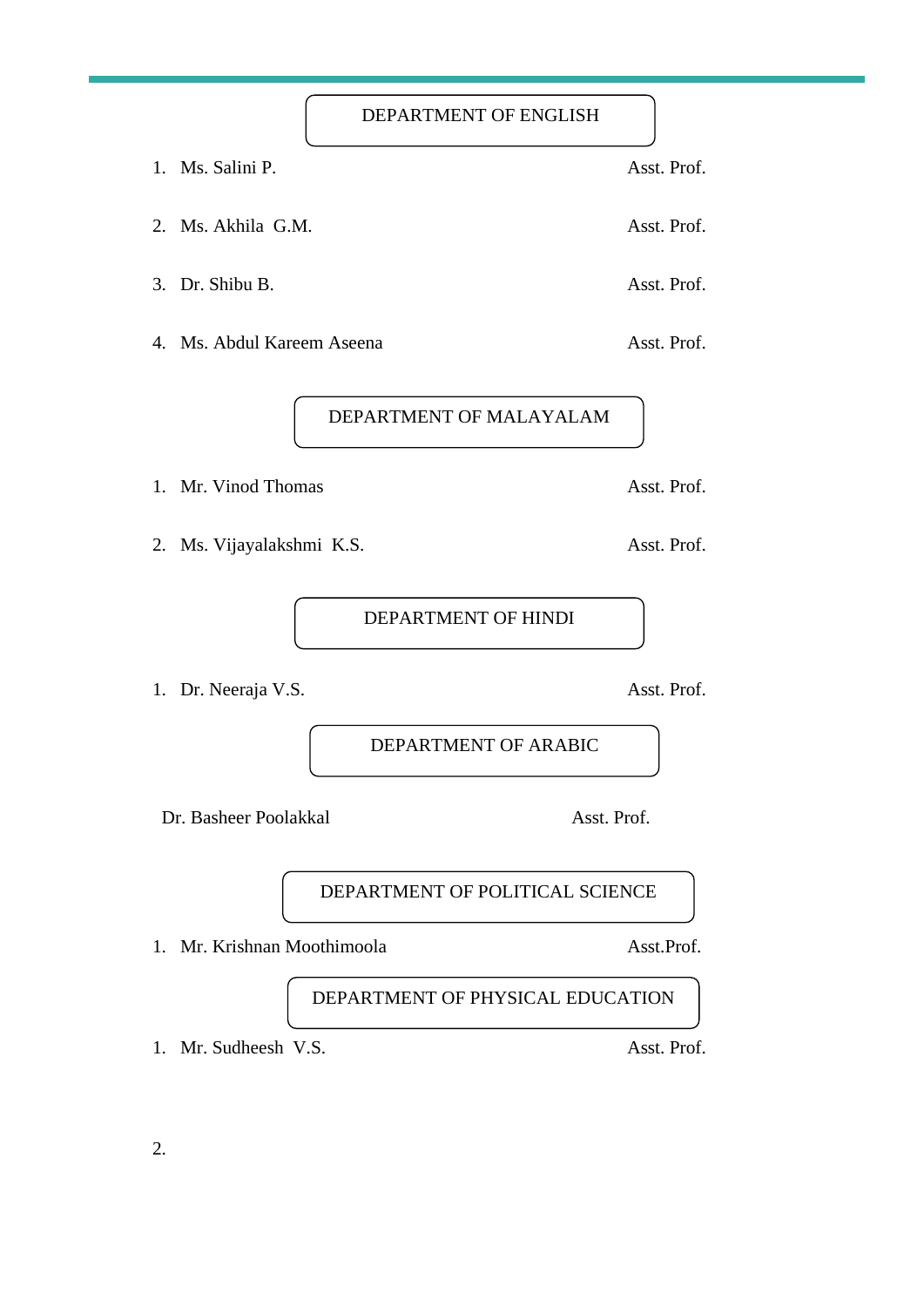# **MEMBERS OF THE NON - TEACHING STAFF**

| 1. Mr. Rajesh G.B.       | Senior Superintendent    |
|--------------------------|--------------------------|
| 2. Mr. Rajan R.M.        | <b>Head Accountant</b>   |
| 3. MS. Pushpa P.K.       | Senior Clerk             |
| 4. Mr. Sajeev KR.        | Senior Clerk             |
| 5. Ms. Usha K.V          | LD Clerk                 |
| 6. Mr. Aneesh A.P        | LD Clerk                 |
| 7. Mr. Radha E.V.        | <b>UD</b> Typist         |
| 8. Mr. Unnikrishnan V.S. | Librarian Grade IV       |
| 9. Mr. Dinesh K.         | Library attender         |
| 10. Mr. Satheesh M.V.    | <b>Office Attendant</b>  |
| 11. Mary Solina I.A.     | <b>Office Attendant</b>  |
| 12. Siraj K.A.           | <b>Office Attendant</b>  |
| 13. Lincy John           | <b>Office Attendant</b>  |
| 14. Biju.T, P,           | Sweeper                  |
| 15. Ms. Omana P.C.       | Sweeper                  |
| 16. Ms. Lakshmi K.P.     | <b>Sanitation Worker</b> |
| 17. Mr. Venu K.          | <b>Sanitation Worker</b> |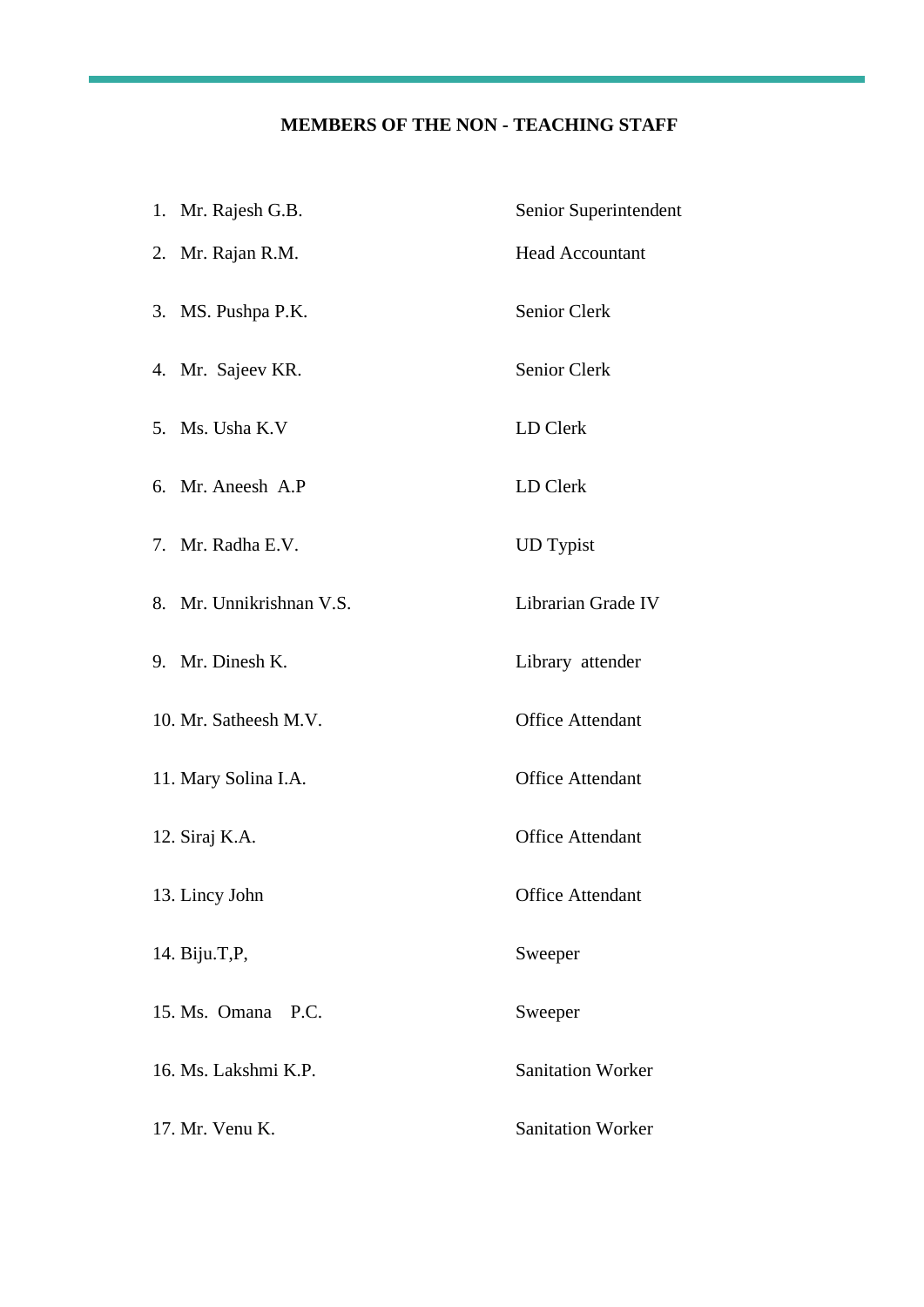| 18. Mr Aswin M.S.   | Night Watchman |
|---------------------|----------------|
| 19. Mr. Jithin V.G. | Night Watchman |
| 20. Mr. Reji A.     | Night Watchman |

# **PROGRAMMES OFFERED**

| Name of the Programme               | Duration    | (UG/PG)   | Intake |
|-------------------------------------|-------------|-----------|--------|
| M.Com                               | 4 Semesters | <b>PG</b> | 20     |
| <b>M.A Economics</b>                | 4 Semesters | PG        | 20     |
| M.A Journalism & Mass Communication | 4 Semesters | <b>PG</b> | 20     |
| <b>B.Com</b>                        | 6 Semesters | <b>UG</b> | 50     |
| <b>B.A Economics</b>                | 6 Semesters | <b>UG</b> | 40     |
| <b>B.A History</b>                  | 6 Semesters | <b>UG</b> | 50     |
| <b>B.A Mass Communication</b>       | 6 Semesters | <b>UG</b> | 40     |
| <b>B.Sc Computer Science</b>        | 6 Semesters | <b>UG</b> | 24     |

# **FACILITIES**

- 1. Library
- 2. Edusat Studio (Orice)
- 3. Language Lab
- 4. Common IT Facilitation Centre (CITFC)
- 5. Digital Theater
- 6. Vyghari (Mini Auditorium)
- 7. Sarangi (Main Auditorium)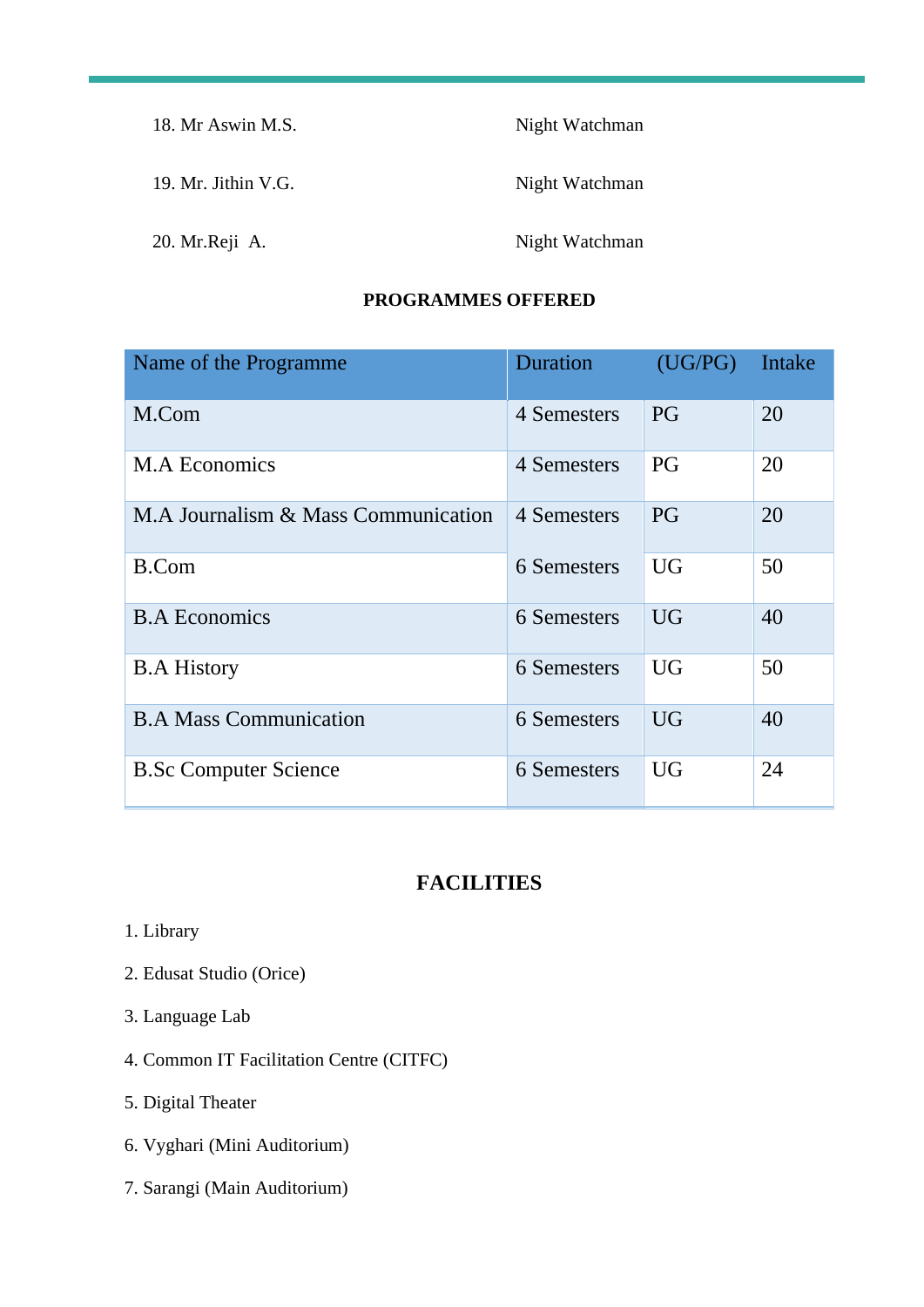8. Co-operative Society 9. Gym 10. Ladies Amenities Centre 11. Ladies Hostel 12. Canteen 13. Playground

# **CLUBS, COMMITTEES AND FORUMS**

# **Parent Teacher Association (PTA)**

The P.T.A. is formed with the main aim of fostering and promoting healthy relationship among the members of the teaching staff, the students and the guardians of students. The association has been keeping a keen interest in the smooth working and progress of the college and in maintaining discipline and high academic standards.

# **Alumni Association**

The aims and objectives of the association are:-

- $\checkmark$ To keep the old students in constant touch with their Alma-mater.
- $\checkmark$ To co-operate and contribute for the growth of the mother institution.
- $\checkmark$ To mobilise financial assistance for the developmental activities of the college
- $\checkmark$ To help the college attain the objectives of higher education.

Affiliated Associations

The following associations are affiliated to the College Union.

- 1. History Association
- 2. Commerce Association
- 3. Mass communication Association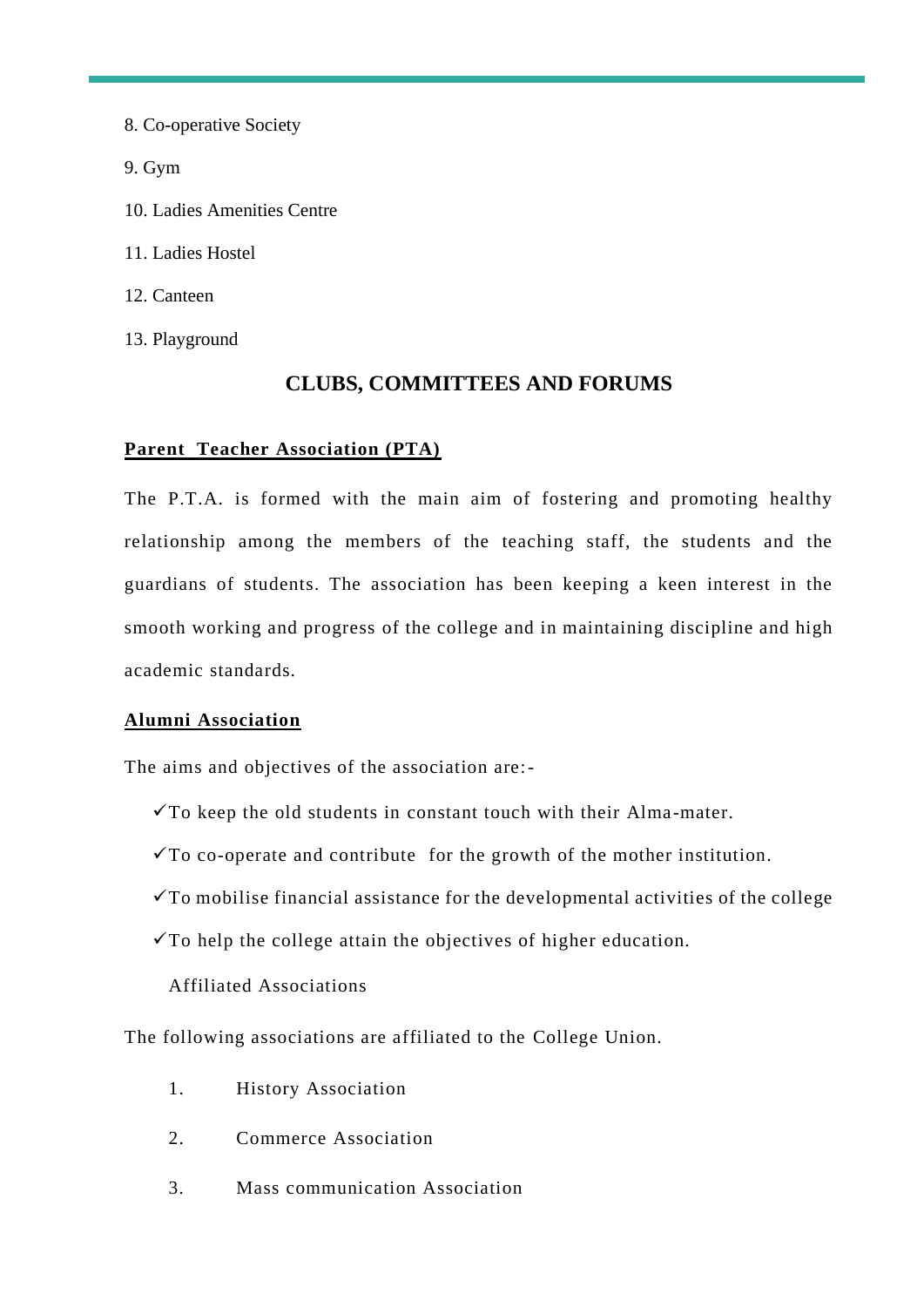- 4. Development Economics Association
- 5. Computer Science Association

The Secretaries of the affiliated associations are elected by the members of respective associations.

#### **National Cadet Corps (NCC)**

Membership in NCC is voluntary and selective. NCC training will foster 'esprit de corps' among the cadets and instill in them a sense of discipline and selfless service for the defense of the country.15% seats are reserved for NCC `C' certificate holders with `B'grading in Army Commissioned Officer's selection. Preference is given to NCC Cadets in the selection to paramilitary forces also. Grace marks will be provided to candidates who possesses NCC 'B & C' certificates in the selection of uniformed forces such as Police, Excise, Fireforce, Forest Dept. by Kerala Government

#### **National Service Scheme (NSS)**

Membership in NSS is voluntary and selective. Application for enrolment will be called by the programme officers of the units at the beginning of each academic year. Membership in NSS and certificate to that effect from the university will be treated as additional qualification while making recruitments to public services.

N.S.S. Volunteers who have attended special camp for 7 days with 75% attendance for regular programmes are eligible for grace grade points. Those who participate in youth festival/National Camps are also eligible for additional grace grade points.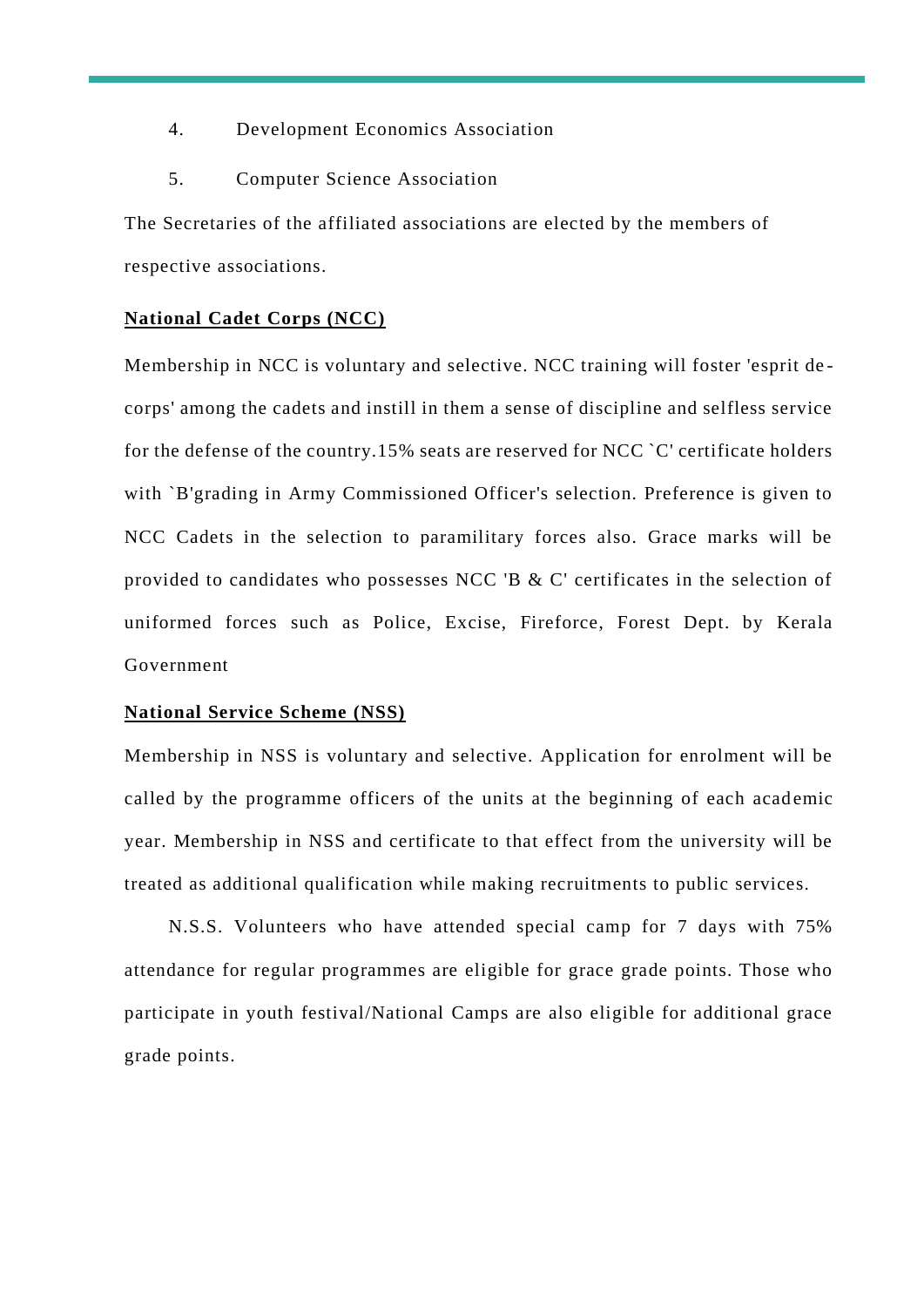## **Co-operative Society**

A cooperative society of which the students and teachers are members is functioning in the college. College books, text books and stationery articles are available at concessional rate in the store managed by the society.

# **Career Guidance and Placement Cell**

The career guidance and placement cell functioning in the college helps the students in their career development through various programmes. Add on courses, NET coaching, career guidance seminars etc are undertaken by the cell.

## **Women's Cell**

Women's Cell functioning in the college aims at the intellectual and social upliftment of the girl students in the college, under the able guidance of a team of lady teachers. It conducts classes in Tailoring, Karathe, and Home Management etc.

## **Counselling Centre**

With a view to give professional help to students who are passing through emotional tensions, psychological and study related problems, a counselling centre has been functioning in the college.

In addition to the above, the following clubs and forums function in this college, each under the charge of a member of the teaching staff to develop the inherent talents of students:

- 1. Nature Club
- 2. Tourism Club
- 3. Literary club
- 4. Staff Club
- 5. Special Cell
- 6. Pain and palliative Care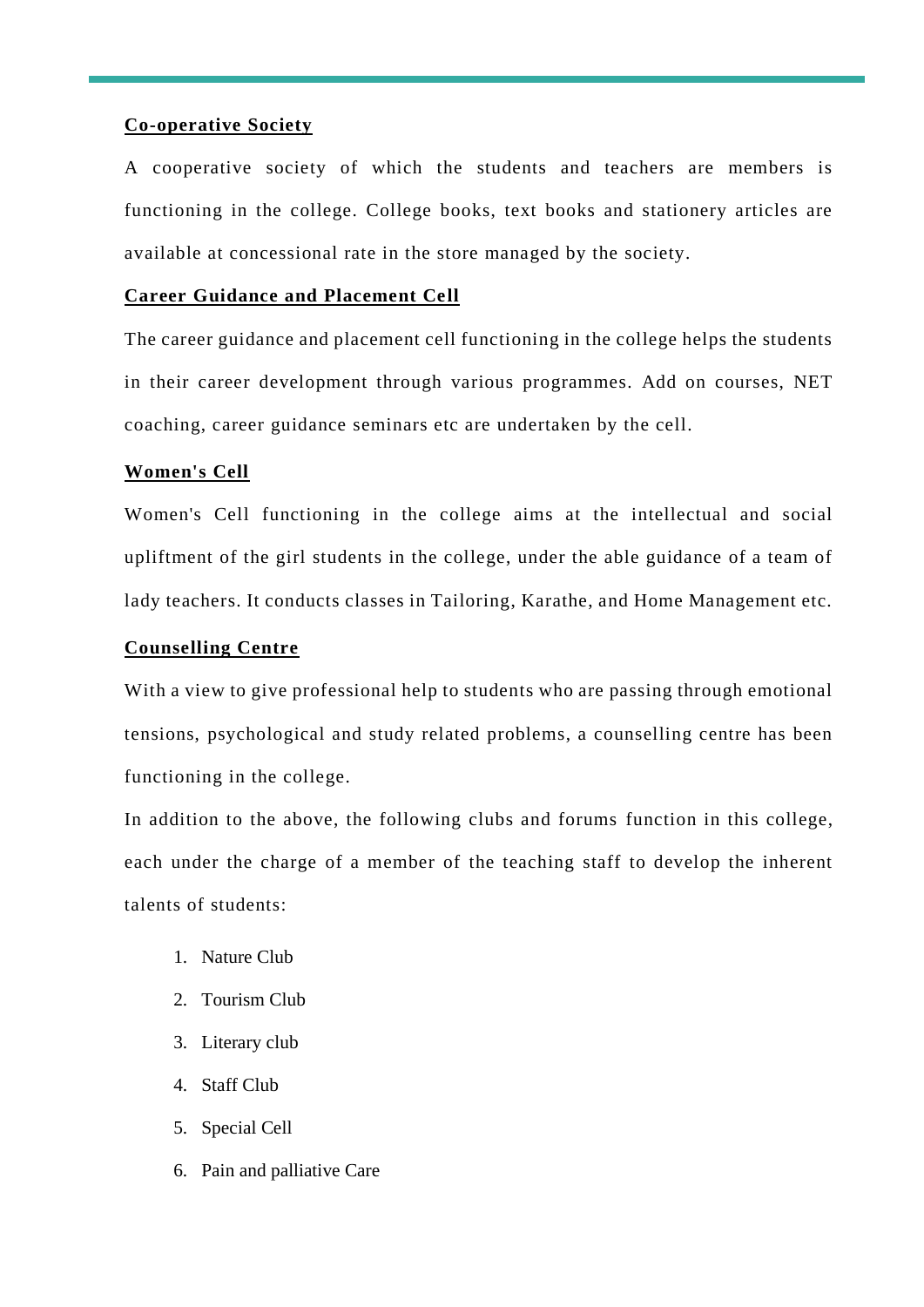- 7. Legal Literacy Cell
- 8. Music Club
- 9. Film and Drama Club
- 10. Folklore club
- 11. Debate club
- 12. Sahitya vedhi
- 13. Green Army
- 14. Red Ribbon Club
- 15. English Club
- 16.Youth Red Cross
- 17. Bio Diversity Club
- 18. ED Club

## **OFFICE BEARERS 2019-20**

| 1. Secretary College Council    | Mr. Suja.K.S.     |
|---------------------------------|-------------------|
| 2. Convener, Planning Board     | Mr. Baiju K.B     |
| 3. Convener, Purchase Committee | Ms. Prasanna A.C. |
| 4. Convener, UGC Committee      | Mr. Baiju K.B     |
| 5.PFMS Coordinator              | Mr. Baiju K.B     |
| 5. Nodal Officer Admission      | Mr. Remesh K.K.   |
| 6. Co-ordinator IQAC            | Dr.Shibu.B        |
| 7. Returning Officer            | Mr.Sudheesh V.S.  |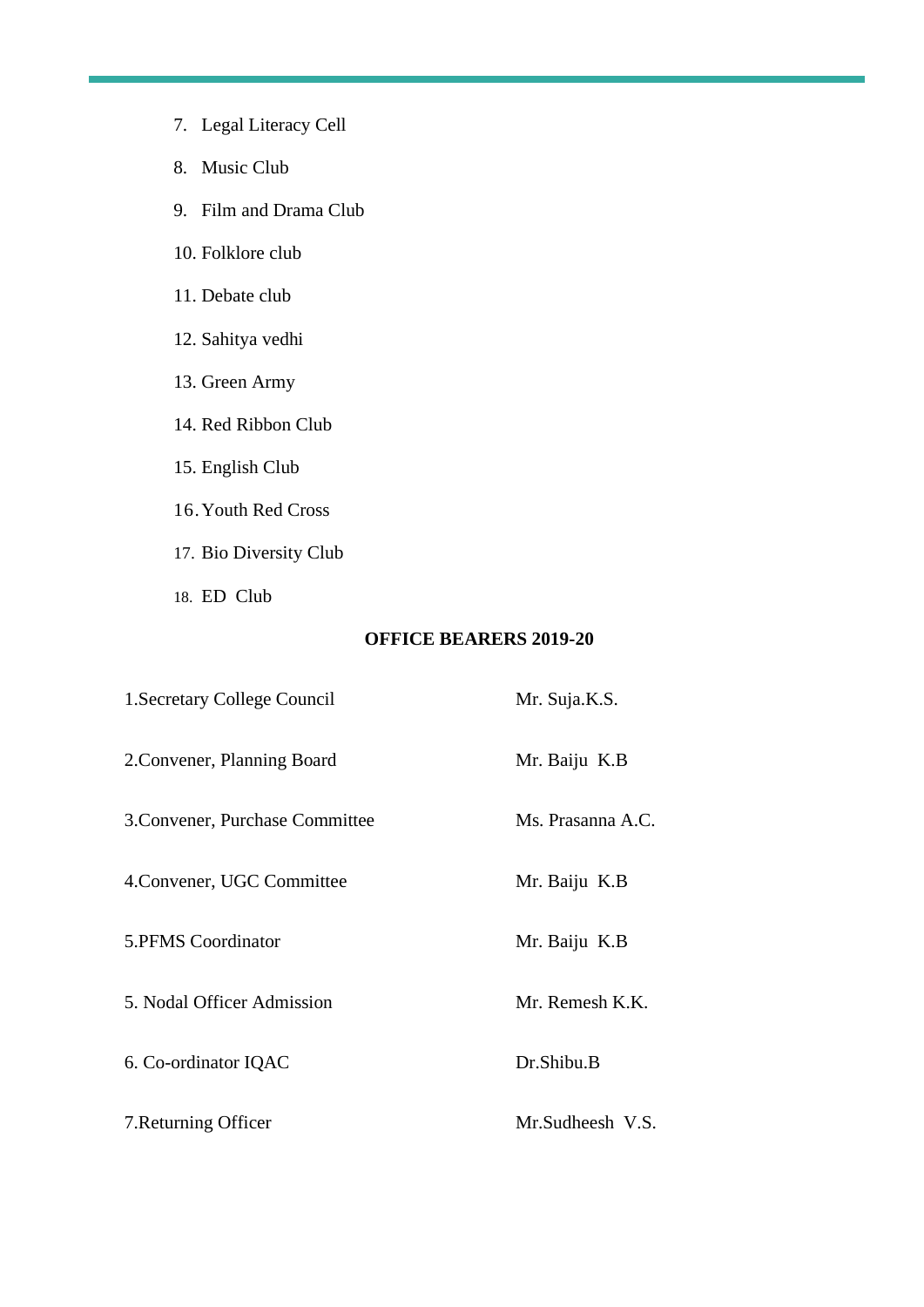| 8.Open Course                                  | Ms.Prasanna A.C.               |
|------------------------------------------------|--------------------------------|
| 9. Examination Additional Chief superintendent | Mr. Shaji Thaddeus             |
| 10. Examination paper in Charge                | Dr. Basheer Poolackal          |
| 11.CDC Staff representative                    | Dr. Anoop Thankachan           |
| 12. Secretary PTA                              | Mr. Sobin Varghese             |
| 13. Public Information                         | Dr. Rajimol M.S.               |
| 14. AIMS Coordinator                           | Mr. Baiju K.B                  |
| 14. Co-ordinator Discipline Committee          | Dr. Rajimol M.S.               |
| 15. Secretary, Co-Operative Society            | Mr. Aneesh.M.Das               |
| 16.Staff Editor                                | Mr. Varghese Antony            |
| 17. Co-ordinator RUSA                          | Mr. Baiju K.B.                 |
| 18. Programme Officer of NSS                   | Dr. Neeraja & Mr. Vinod Thomas |
| 20. NCC Officer                                | Dr. Basheer Poolackal          |
| 21 ICT Coordinator                             | Mr. Baiju K.B                  |
| 21. Nodal Officer-ORICE                        | Dr. Aysha Muhsina K.           |
| 22. Convener Building Committee                | Mr. Sudheesh V.S.              |
| <b>NACC</b> Coordinators                       | Mr. Baiju K.B & Ms. Sikha.S    |
| 23. Coordinator CUCBCSS                        | Ms. Prasanna A.C.              |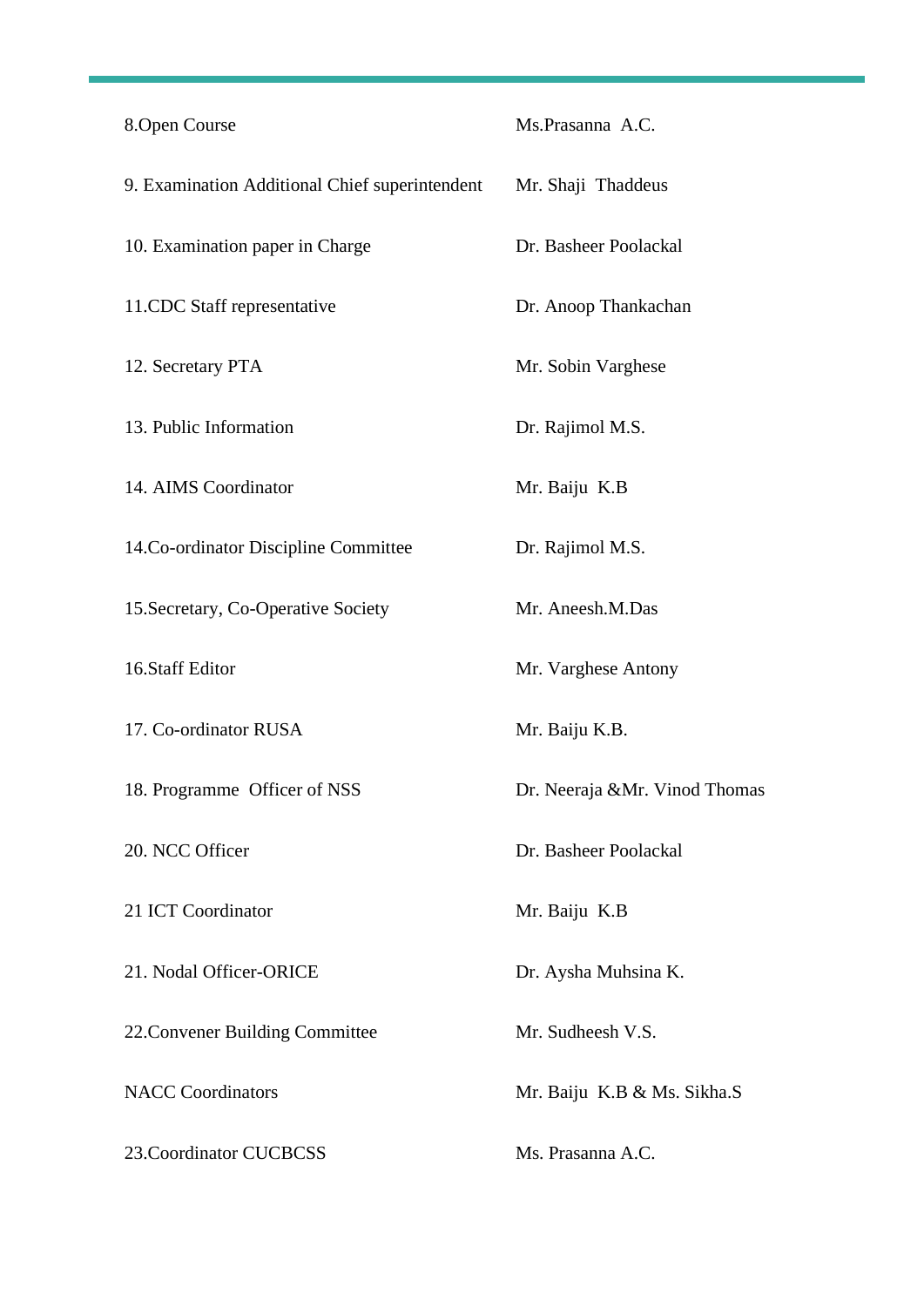| 24. Nodal officer Punching                | Mr. Biju Abraham      |
|-------------------------------------------|-----------------------|
| 25. Grievance, Redressal &                |                       |
| Anti harassments , Anti Ragging Cell      | Dr. Rajimol M.S.      |
| 26. Nodal Officer, Scholarship            | Mr. Biju Abraham      |
| 27. Convener Women Development Cell       | Ms. Salini P.         |
| 28. Convener, Research Committee          | Dr. Aysha Muhasina    |
| 29. Coordinator, KIIFB                    | Dr. Basheer Poolakkal |
| 30. Convener, Placement & Career Guidance | Ms. Sajna.M.K.        |
| 31. Coordinator ASAP                      | Dr. Jini Kuriakose    |
| 33. Coordinator WWS                       | Mr. Biju Abraham      |
| 34. Coordinator Alumni Association        | Mr. Shaji Thaddeus    |
| 35. Student Counciling Cell               | Ms. Sikha S.          |
| 36.Staff Club                             | Ms.Salini P.          |
| 37. College Website                       | Mr. Baiju K.B.        |
| 38. New Letter                            | Mr. Varghese Antony   |
| 40. College Hand Book& Calendar           | Dr. Namitha C.        |
| 41. Legal literacy Cell                   | Dr. Rajimol M.S.      |
| 42. Sahithyavedi                          | Mr. Vinod Thomas.     |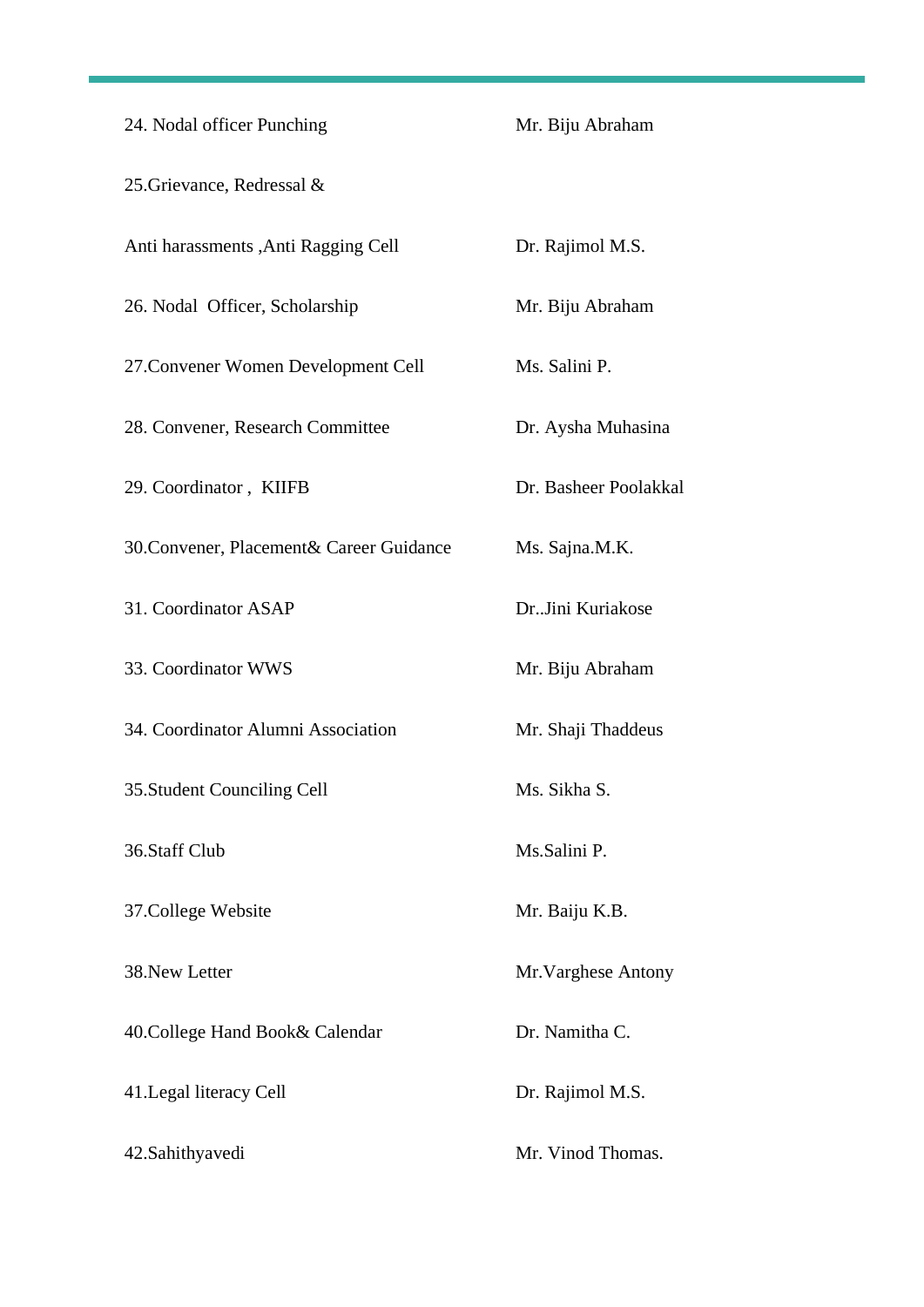| 43. Film & Drama Club                   | Mr. Varghese Antony      |
|-----------------------------------------|--------------------------|
| 44.SC/ST Special Cell                   | Mr. Krishnan Moothimoola |
| 45. Tourism Club                        | Ms. Seenadevi            |
| 46.ED Club                              | Mr. Ramesh K.K.          |
| 47. General Computer Lab                | Ms. Salini P.            |
| 48. Convener-Library advisory Committee | Dr. Rajimol M.S.         |

# **Endowements & Scholarships**

- 1. Government of India Hindi Scholarships
- 2. National Merit Scholarship for the Children of School Teachers
- 3. State Merit Scholarship
- 4. Labour Welfare Fund Scholarship
- 5. Fee Concession to Forward Community Students
- 6. Educational Concessions to Students belonging to SC/ST/OEC/OBC.
- 7. Post Graduate Indira Gandhi Scholarship for single girl child.
- 8. Higher Education Scholarship by Kerala State Higher Education Council.
- 9. Post Matric Scholarship
- 10. C.H. Muhammedkoya scholarship
- 11. Prof.Mathew Puliammackal Memorial Endowment
- 12.C.K. Arun Memorial Endowment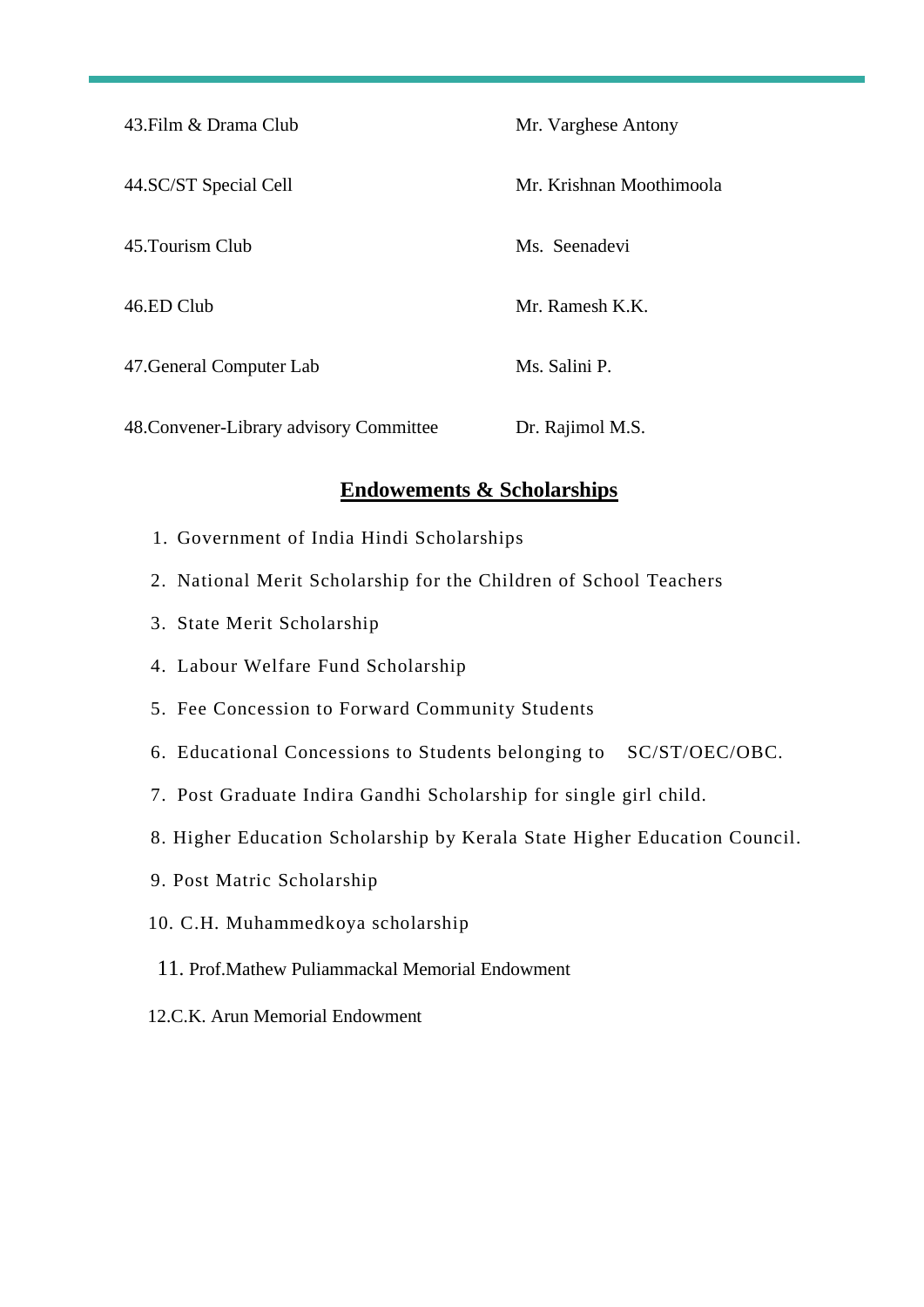# Rules & Regulations

| <b>Working Hours</b>     | : 10:00 a.m. to $4.00$ p.m.  |
|--------------------------|------------------------------|
| <b>Forenoon Session</b>  | : 10:00 a.m to 1.00 p.m      |
| Lunch Break              | : 1:00 p.m. to 2:00 p.m.     |
| <b>Afternoon Session</b> | : $2:00$ p.m. to $4:00$ p.m. |
|                          |                              |

#### GENERAL RULES

- ➢ Be clean and decorous in dress, language and behaviour. All students should observe strict modesty in dress and manners.
- $\triangleright$  Perfect discipline and decorum should be maintained in the classrooms and the college campus.
- ➢ Students shall keep the identity cards always with them and produce on demand by the college authorities.
- ➢ Smoking and use of intoxicants are strictly prohibited.
- $\triangleright$  The students are strictly prohibited from the use of mobile phones in the campus. Any violation in this respect will be strictly dealt by fine or further actions.
- ➢ Do not participate in any movement likely to promote communal ill feeling.
- ➢ Do not disfigure college walls, desk or benches with writing or engravings of any description, what so ever and do not tamper with or damage fittings, articles, furniture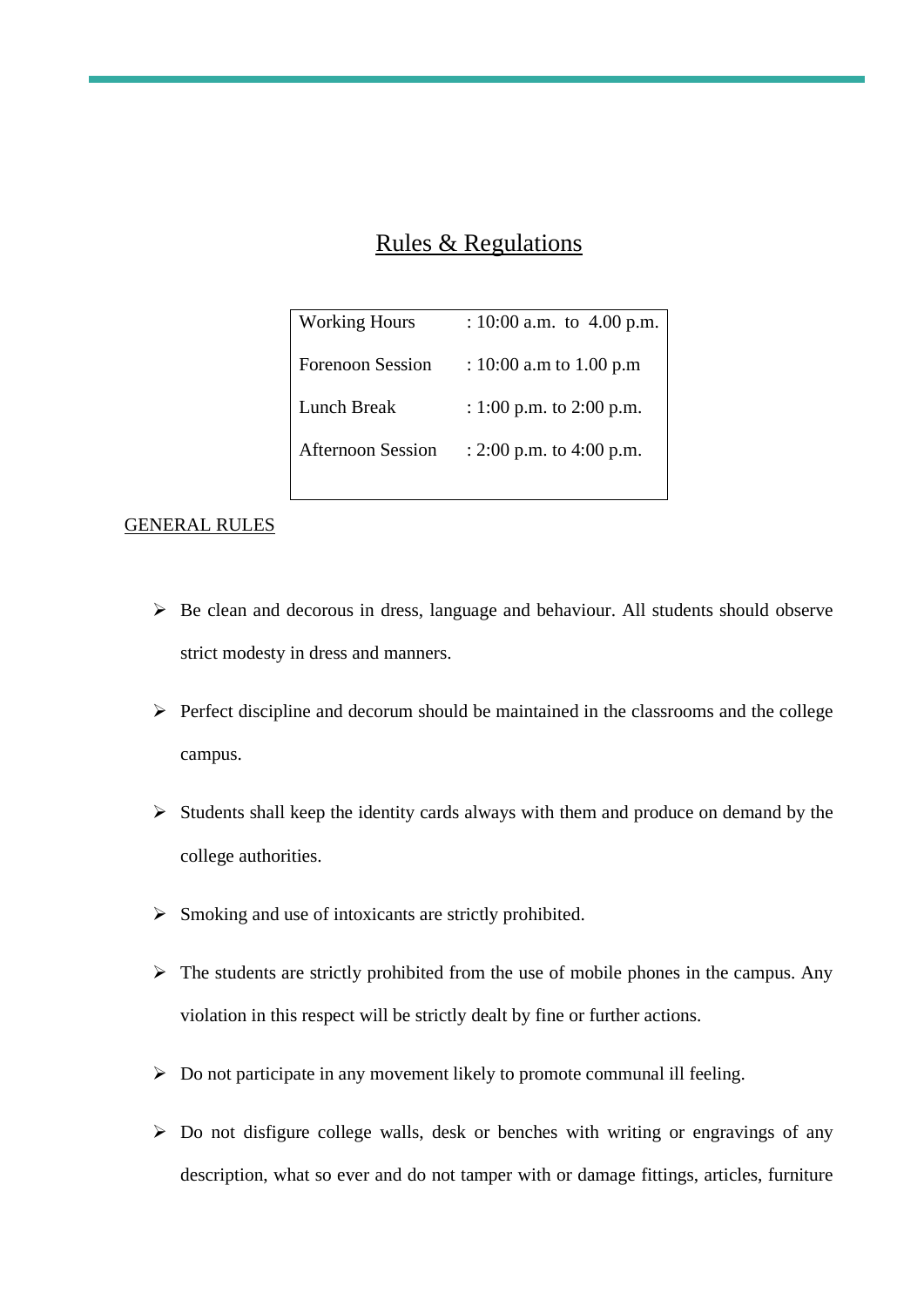or library books. Further, students will not be allowed to put the board of political organizations within the campus. Such posts and boards must only be put outside the campus.

- ➢ Students shall not loiter through the corridors or along the verandahs during class hours.
- ➢ No meeting or entertainment shall be organised or any fund collected in the college without the prior permission of the principal.
- ➢ Students should take note of the notifications put on the notice board every day before they leave the college. Failure to look at the notice board will not be an excuse for any omission or commission.
- $\triangleright$  In regard to all matters of conduct in and outside the college not specially mentioned herein, students are expected to conduct themselves in such a way as to maintain the fair name of the college as well as their own.
- $\triangleright$  The principal shall have the power to inflict the owing punishments; fine, cancellation of attendance, forfeiture of educational concession and scholarships, suspension, compulsory issue of T.C. etc.
- ➢ Promotion to higher class, selection for university examination and issue of progress attendance or conduct certificate etc are absolutely the discretion of the principal
- ➢ As per government orders, ragging in any form should be sternly and effectively prevented. Whenever a criminal offence is committed in the name of ragging whether within the campus or outside the principal will report the matter forthwith to the nearest police station and not wait till a complaint is received in this regard. Appropriate disciplinary action will also be taken against the culprits.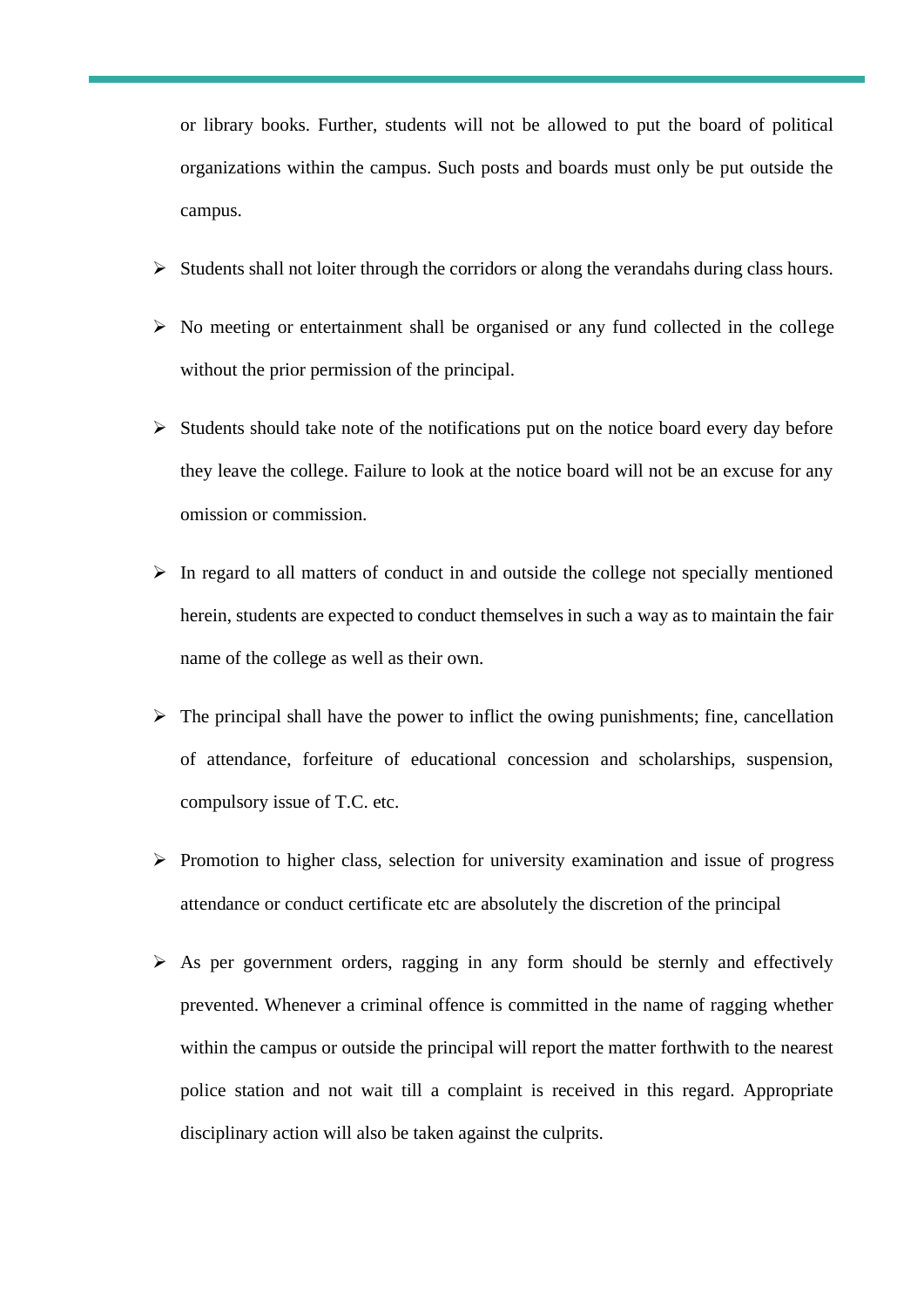- ➢ Students will not be allowed to organize any political demonstrations, meetings or committees during the class hours. Such programmes must only be organized during the lunch time or after the academic hours.
- $\triangleright$  The students are requested to abstain from those strikes with canceling the classes. It will be admissible, if such strikes are reduced to demonstrations with the prior permission of the principal.
- $\triangleright$  The students must ensure that, no outsiders including the leaders of the organizations are coming in to the campus without in exceptional circumstances. If such visits are necessary, special care must be taken to inform the matter to the head of the institution in advance so as to prevent any form of disharmony among the students.
- ➢ The student organizations before conducting any class campaigns in emergency situations must definitely seek the prior permission of the Principal.
- $\triangleright$  Those students who are late by 5 minutes in the class without sufficient reasons must be denied their attendance during that particular hour. As each hour is counted for the half day attendance, students must be punctual in the class.

#### LIBRARY RULES

The books will be issued to students from the Central Library as per the schedule arranged by the Librarian.

Number of books a student can borrow at a time from the library:

- ➢ Degree Two. This number can be revised as per the advice of the Library Advisory Committee after considering total number of books available in the library and the total number of students in the College.
- ➢ Post Graduate- Four (Same as above)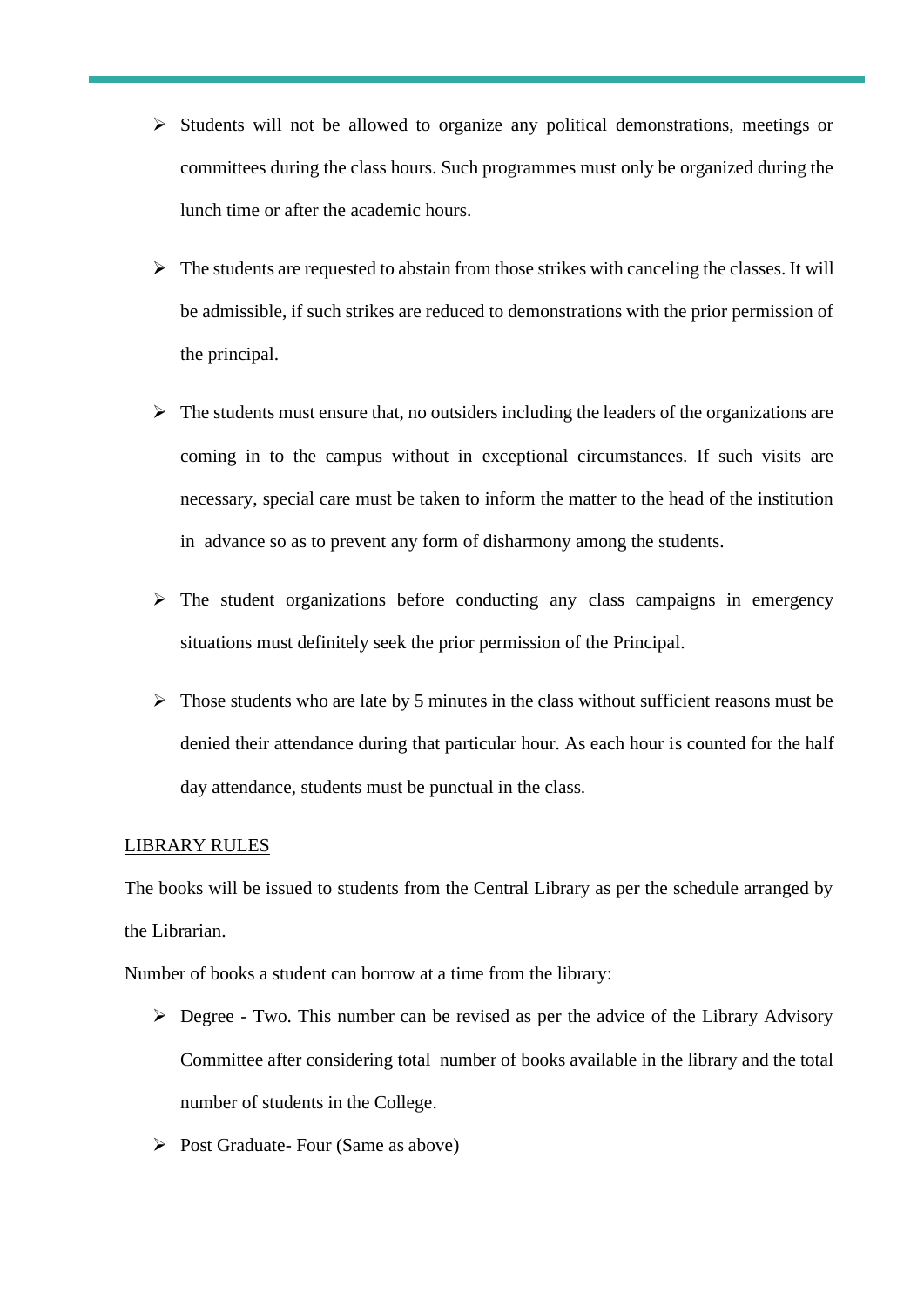- $\triangleright$  Books borrowed from the Central Library must be returned within a fortnight and they can be renewed for a further period of seven days if no one else has applied for the same books.
	- o Absence from college will not be accepted as an excuse for not returning the books in time.
	- o If the due date for return of books falls on weekends or holidays the book must be returned on the next working day.
	- o Books borrowed for use during Onam, Christmas and summer vacations should be returned not later than third day after the reopening of the college.
	- o Annual Stock Verification- All the books borrowed from the Central Library by students and members of teaching and non-teaching staff must be returned by the first of March every year for the annual physical stock verification of the Library.
	- o Failure to return a book on or before the due date entails the student to pay a fine of one rupee per day of delay for each book.
	- o Failure to pay fine in time will result in the forfeiture of the right to borrow books till fines are paid.
	- o Transfer Certificates will be issued and caution deposit refunded only after the clearing all the dues to the library.
- ➢ A member of the teaching staff is allowed to borrow Ten books at a time from the Central Library.
- $\triangleright$  Members of the non-teaching staff are allowed to borrow three books at a time from the Central Library.
- ➢ All books should be returned in time for the annual physical stock verification in March every year.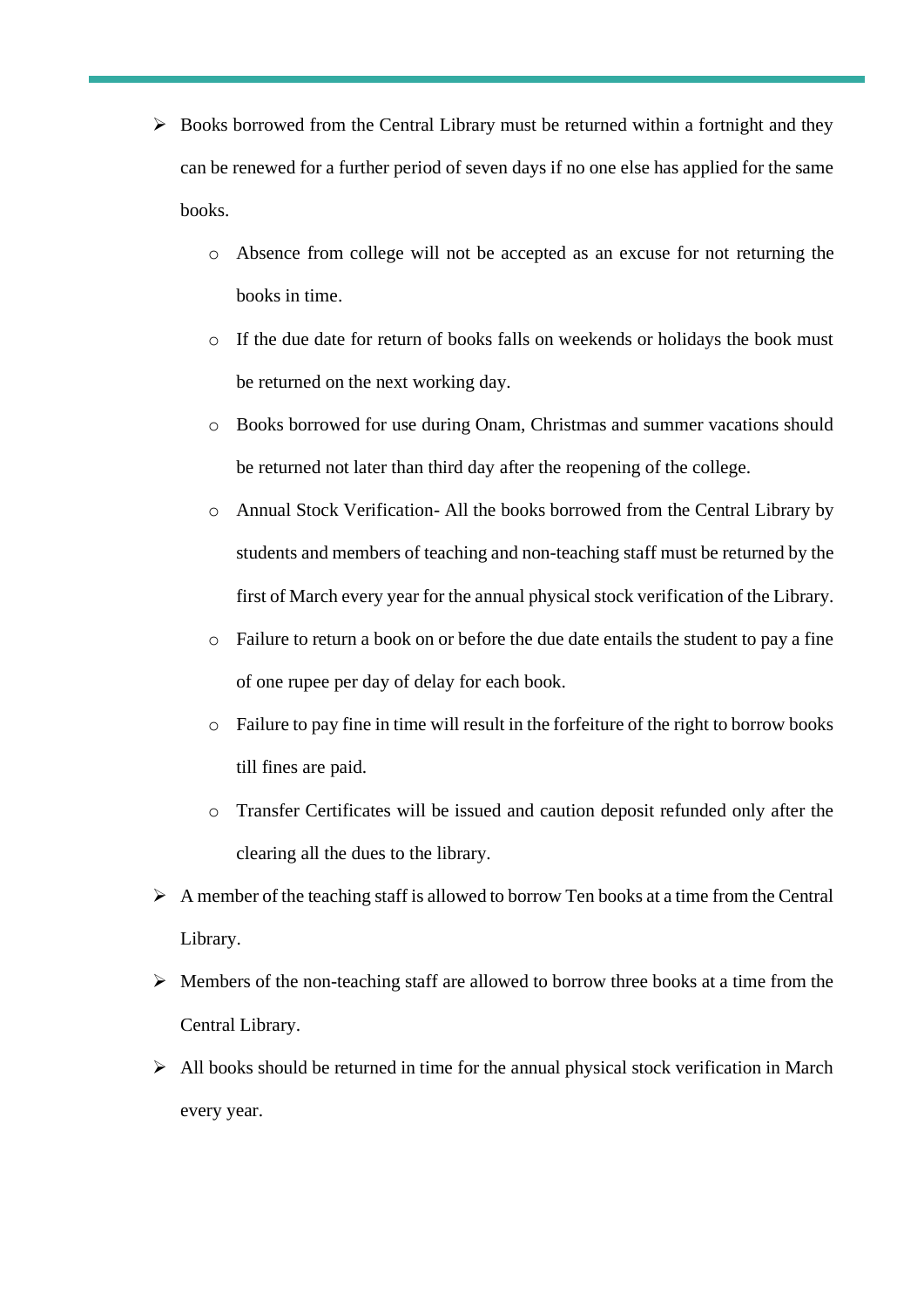- $\triangleright$  A member of staff who takes leave must return all the books borrowed from the Library before proceeding on leave.
- ➢ Disfiguring the pages, scribbling on pages, tearing pages, spoiling and injuring of binding will be held as serious damage to books and in such cases they are either to be replaced by new copies or get bound by the borrowers as the case may be.
- ➢ For loss of books the following procedure will be followed:- as per G.O.1028/A3/93.H.Edn. dated 28/05/1993.
	- o If new edition or copies of the lost books are available with the book suppliers, the book has to be replaced by a new one.
	- o If the lost book is not available for replacement the value of the lost book will be realized at the following rates:-
	- o Ten times the face value of the books which are published prior to 1946.
	- o Six times face value of the books which are published, prior to 1970.
	- o Three times the face value of the books in all other cases.
	- o If the book value cannot be ascertained from the Library Stock Registers compensation will be fixed on the basis of the market price of similar publication at the time of fixation.
- ➢ Sub-lending and transferring of books to other person's name are not allowed.
- ➢ Books from the reference section shall not be taken outside the library.
- $\triangleright$  Strict silence should be observed in the Library. Personal belonging such as umbrellas, bags, Tiffin carriers, etc., are not allowed to be kept in the Library. Smoking, sleeping and indecorous behaviour are prohibited inside the Library. The use of mobile phones is strictly prohibited inside the library.
- $\triangleright$  In all matters regarding the Library the decision of the Principal shall be final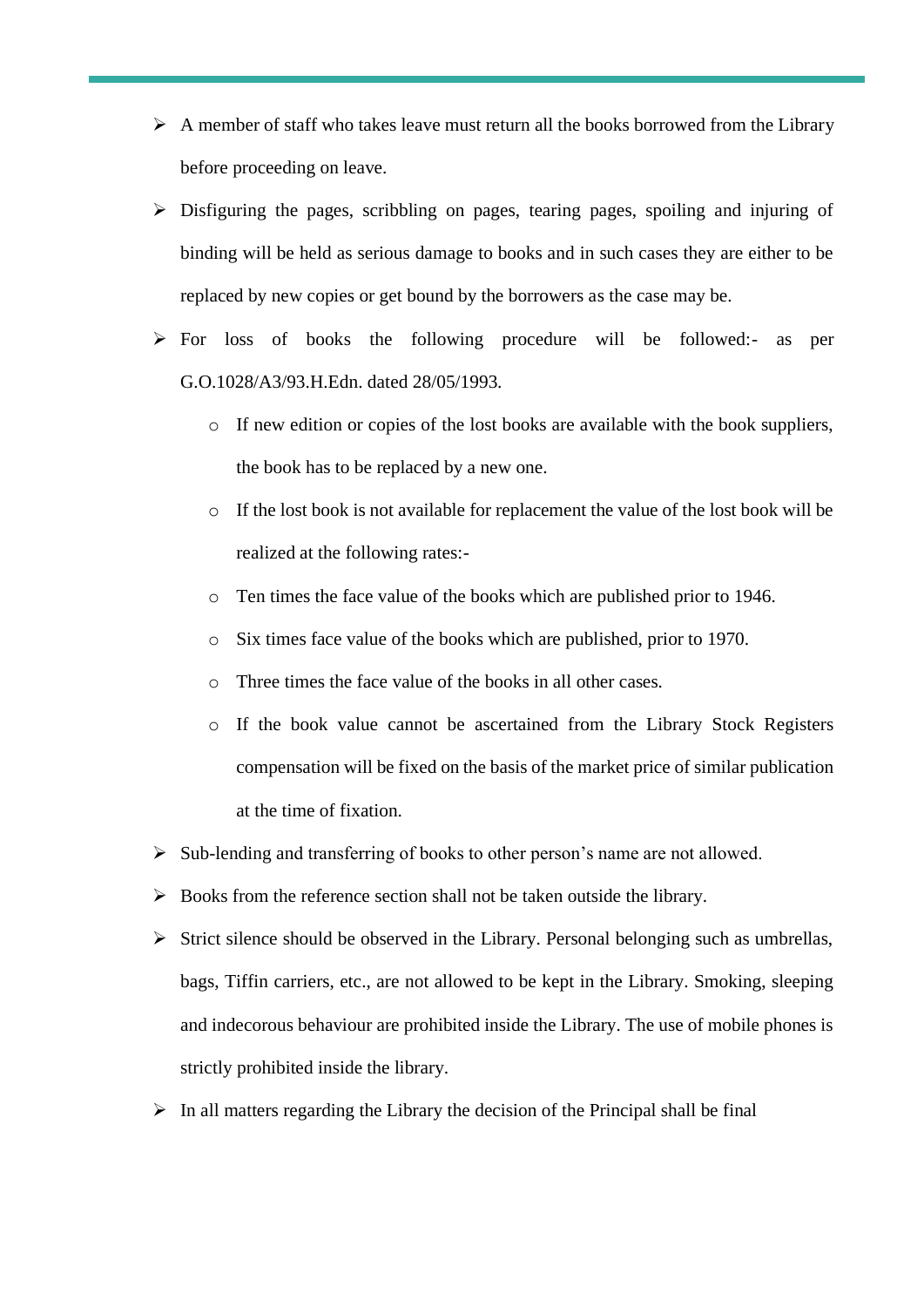#### ANTI RAGGING RULES

#### Kerala Ragging Prohibition Act 1998

For the information of the students and their parents, extracts from the Kerala. Ragging Prohibition Act published in 1998, forbidding ragging in the educational institutions of Kerala are quoted below:

- 1. By Ragging, it is meant any physical or mental torture or any disorderly conduct towards any student of an educational institution causing apprehension, dread, and agitation in him/her. It can be any harassment like insulting, teasing, bullying or manhandling. It can also be forcing upon him/her to do something which he/she voluntarily won't dare to do normally.
- 2. Prohibition of Ragging: Ragging is prohibited both inside and outside an educational institution.
- 3. Punishment for Ragging: Any student involved in ragging/persuades other for ragging or advocated ragging/ either inside or outside and educational institution shall be subject to a punishment of not more than two years imprisonment in addition to a penalty of not over Rs. 10,000.00.
- 4. Dismissal of Students: A student subject to the punishment under section (4) is liable to be dismissed from the institution and is barred from being admitted to any other institution for a period of three years from the date of receipt of his/her dismissal order.
- 5. Suspension of students: If a student/parent/guardian or any teacher of the institution forwards a written complaint to the Head of the institution, he/she has to make an urgent enquiry into the matter within 7 days of receipt of such a complaint. If the allegation is proved to be correct, the accused must be suspended with immediate effect and the matter be referred to the police for further proceedings. 2(1) As is said in sub-section I, if a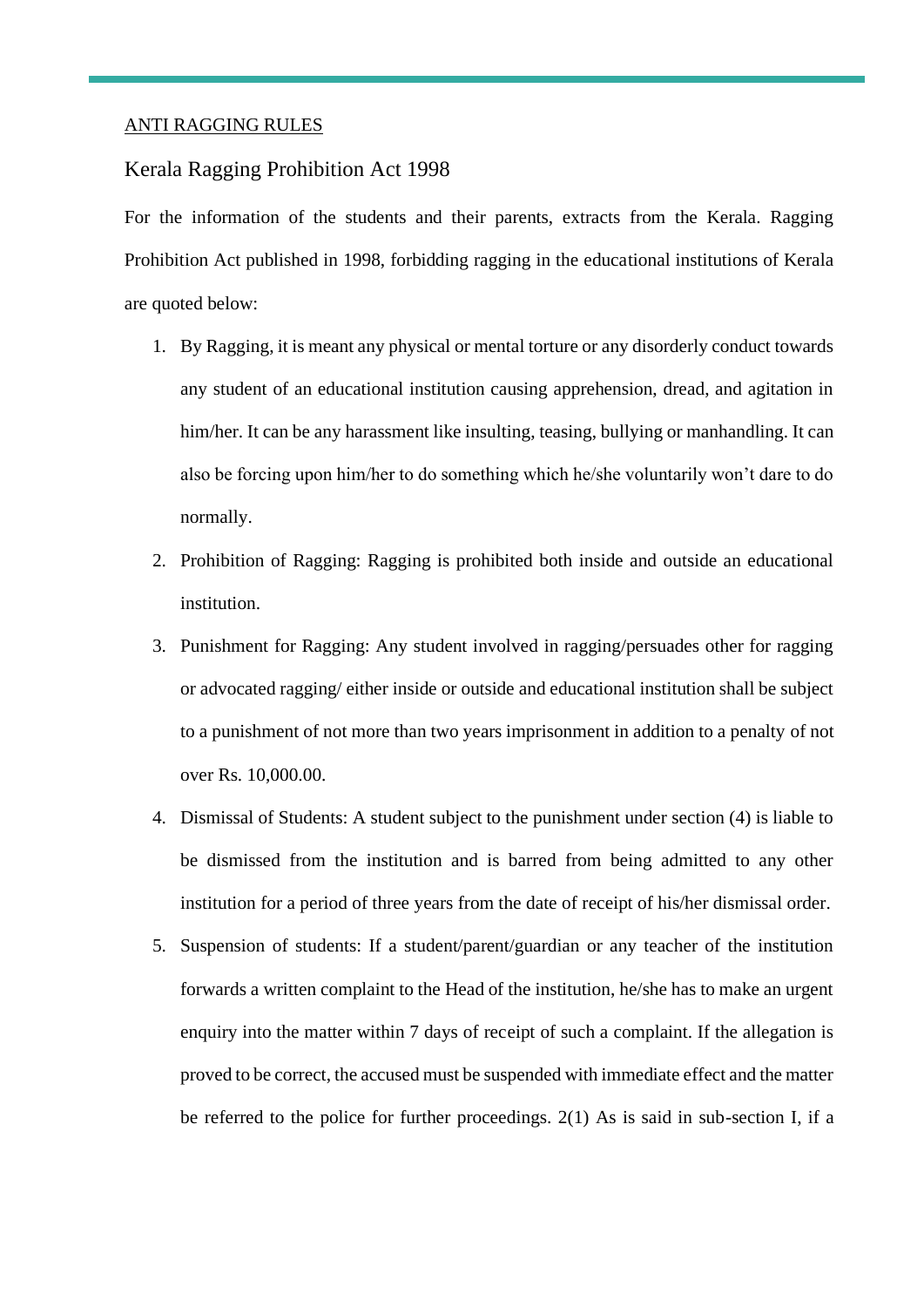written complaint is received by the head of the institution, he has to make a detailed enquiry and if it is found baseless, the complainant must be informed of it in writing.

6. Abetting: If the head of the institution refuses to take action in the manner described under section 6 or is negligent in initiating any steps, he is to be treated as one abetting the crime and is liable to be punished.

#### **Important Telephone Numbers**

| <b>Calicut University Enquiry</b>         | $\ddot{\cdot}$ | 0494 2407227, 0494 2400809 |
|-------------------------------------------|----------------|----------------------------|
|                                           |                | 0494 2400816               |
| Digital Wing                              | $\ddot{\cdot}$ | 0494 2407204, 0494 2407485 |
| Directorate of collegiate education       |                | 0471 2303548               |
| <b>Higher Education Department</b>        | $\ddot{\cdot}$ | 0471 2333439               |
| Accountants General (Thiruvananthapuram): |                | 0471 2330311               |
| Accountants General (Kottayam)            |                | 0481 2304407               |
| <b>District Collectorate</b>              | $\ddot{\cdot}$ | 04936 202251               |
| District Treasury, Kalpetta               | $\ddot{\cdot}$ | 04936202639                |
| Government College, Mananthavady          | $\ddot{\cdot}$ | 04935-240351               |
| Supdt. of Police                          | $\ddot{\cdot}$ | 04936 202525               |
| Police station, Kalpetta                  | $\vdots$       | 04936 202400               |
| Fire force, Kalpetta                      | $\ddot{\cdot}$ | 04936 202333               |
| Govt. Hospital, Kalpetta                  | $\vdots$       | 04936 202037               |
| Taluk Hospital, Vythiri                   | $\vdots$       | 04936 255228               |
| District Ayurveda Hospital                | $\ddot{\cdot}$ | 04936 204053               |
| <b>District Tourism Promotion Council</b> | $\ddot{\cdot}$ | 04936 202134               |
| KSEB, Kalpetta                            |                | 04936 202398               |
| <b>RTO</b> Kalpetta                       |                | 04936 202607               |